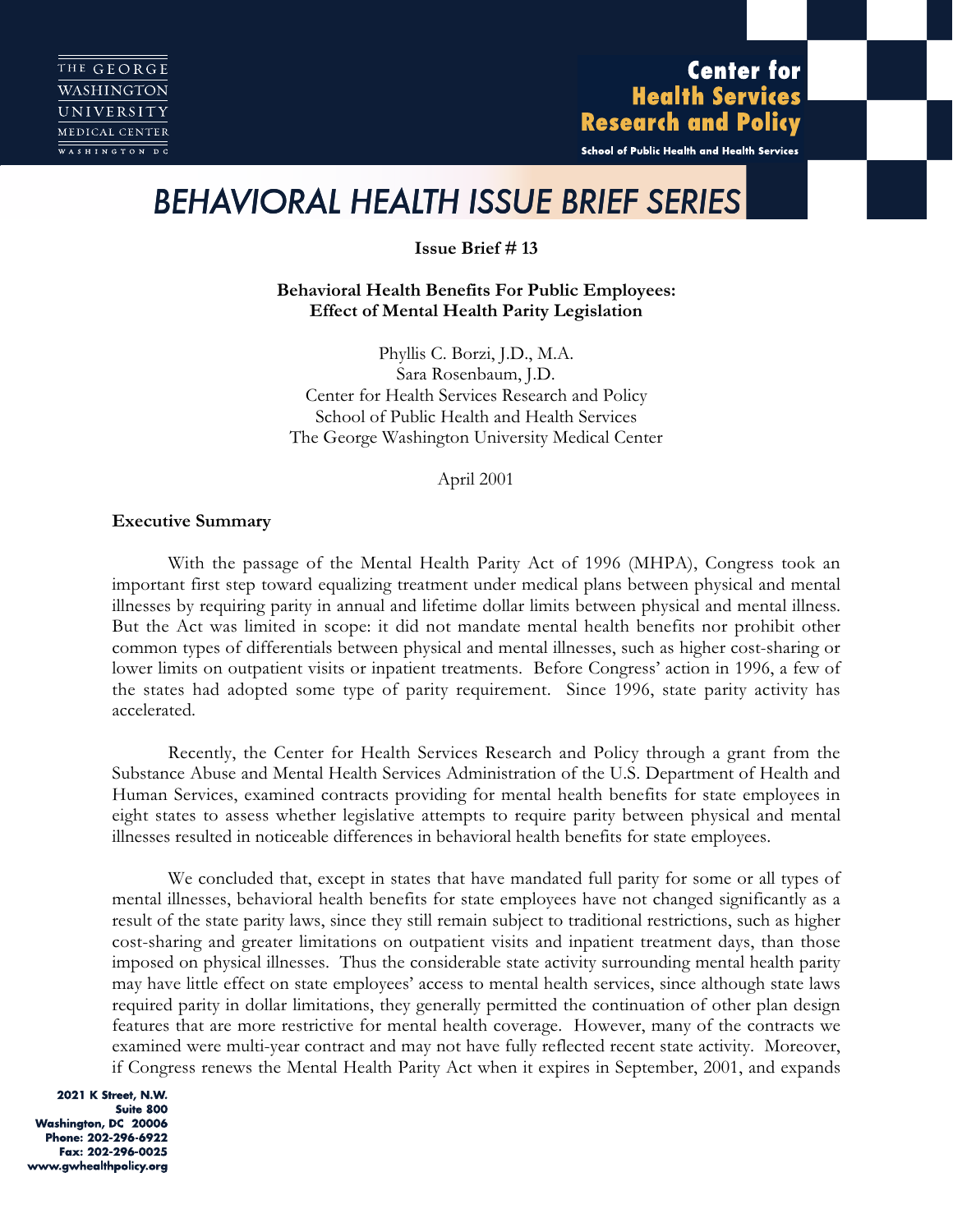the scope of the Act to cover some of these other plan design features, states with more limited parity laws are likely to follow. In that case, perhaps state employees with mental illnesses may see significant change in the future.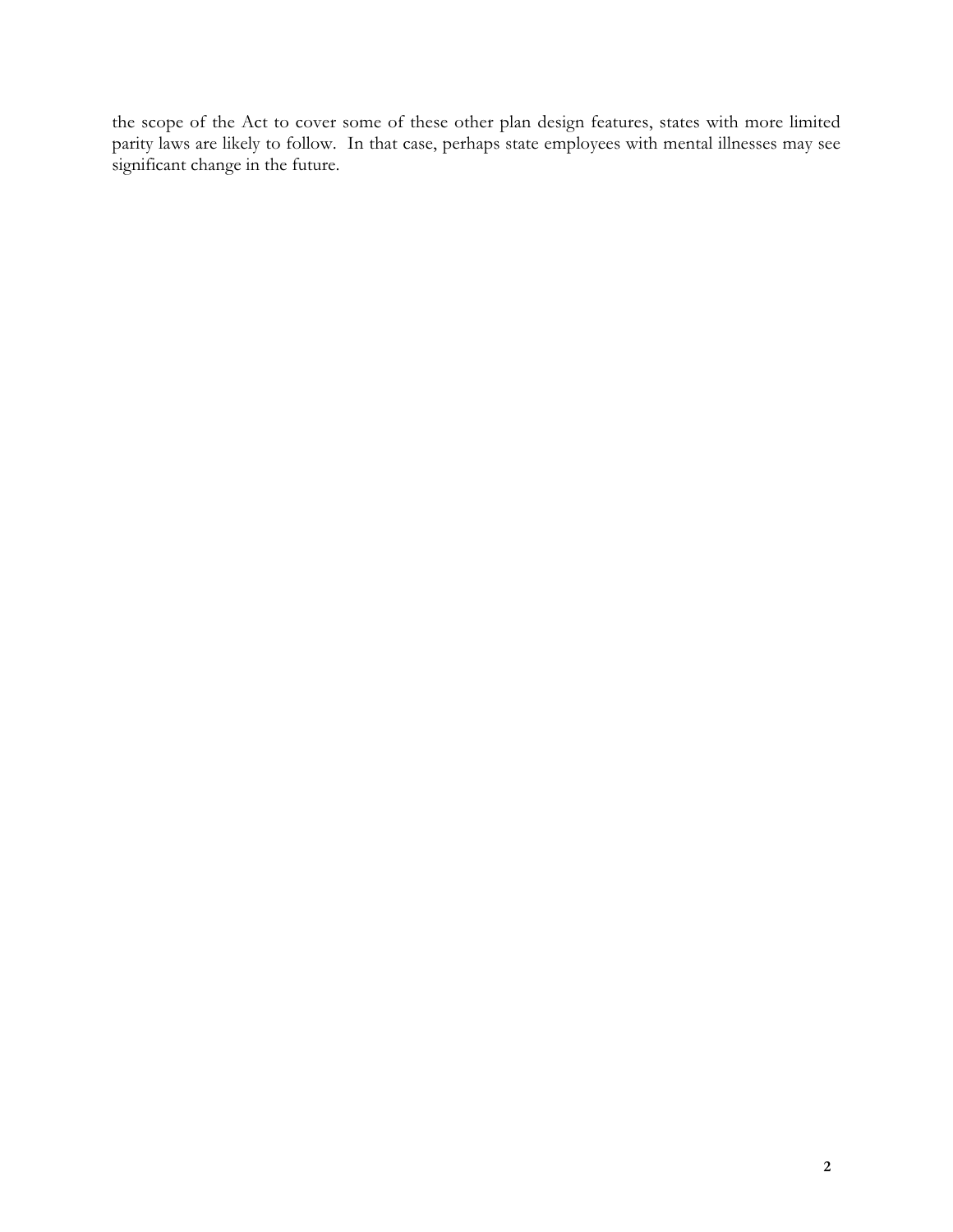#### **I. Introduction**

 $\overline{a}$ 

The passage of the Mental Health Parity Act of 1996  $(MHPA)^1$  by Congress was viewed as an important first step toward equalizing treatment under medical plans between physical and mental illnesses. Under the Act, new Federal minimum standards were imposed on a temporary basis on most employer-sponsored employee benefit plans.<sup>2</sup> These rules prohibited employers from imposing annual or lifetime dollar limits on mental health benefits that were more restrictive than dollar limits imposed on benefits for physical illnesses.<sup>3</sup>

The Act, however, did not require plans or issuers to provide mental health benefits. Nor did it prevent the use of other types of differentials between physical and mental illnesses, such as higher cost-sharing for mental health treatments, lower limits on the number of outpatient visits or the number of days of inpatient treatment, different definitions of medical necessity for physical and mental illnesses, requirements that patients obtain prior authorization for treatment, or other gatekeeping requirements. So the actual impact of the Act on the day-to-day operation of health plans may be more limited than the rhetoric that both its proponents and opponents have suggested.

Moreover, the Act provided for two significant exceptions: one for group health plans of small employers and another for group health plans that experienced increased costs from the new requirements. "Small employers" are generally defined as those with at least two, but no more than fifty, employees in the preceding calendar year.<sup>4</sup> To take advantage of the "increased costs" exemption, compliance would have to increase group health plan costs by at least  $1\%$ . Finally, the Act did not include substance abuse benefits in its parity provisions, but rather was limited solely to mental health benefits, a distinction that in practice is often difficult to draw.

As is frequently the case, Congress' action in 1996 followed the lead of the states, eight of which had previously adopted some type of parity requirement.<sup>6</sup> Because the MHPA only

<sup>&</sup>lt;sup>1</sup> This law was enacted as Title VI of the VA-HUD Appropriations Act for the 1997 Fiscal Year (P.L. 104-204) on September 26, 1996.

<sup>2</sup> The MHPA provisions are scheduled to sunset on September 30, 2001.

<sup>&</sup>lt;sup>3</sup> Employee benefit plans sponsored by private sector employers and regulated under the Employee Retirement Income Security Act of 1974 (ERISA) are covered by the MHPA. The Act also applies to group health plans established by certain state and local governments for public employees, church plans, and certain other plans. However, self-insured state and local government plans may elect to be exempt from the Act. Health Insurance Portability and Accountability Act of 1996 (HIPAA), P.L. 104-191 (August 21, 1996), Section 102 (adding new section 2721(b) to the Public Health Service Act).

<sup>4</sup> Section 712(c)(1) of the Employee Retirement Income Security Act of 1974 (ERISA), 29 U.S.C. 1185a(c)(1).

<sup>5</sup> Section 712(c)(2) of the Employee Retirement Income Security Act of 1974 (ERISA), 29 U.S.C. 1185a(c)(2).

In order to take advantage of this exemption, plans must implement the parity requirements and then measure the cost of compliance; interim regulations preclude a plan from relying on projections of anticipated cost. Plans must also notify participants that they intend to rely on this exemption. 29 CFR § 2590.712(f); 26 CFR § 54.9812-1T(f); 45 CFR § 146.136(f).

<sup>6</sup> According to the National Alliance for the Mentally Ill (NAMI), the eight states that had adopted parity provisions in the 1991-1996 period were Maine, Maryland, Massachusetts, Minnesota, New Hampshire, North Carolina, Rhode Island and Texas. In three of those states (Massachusetts (by administrative order only), North Carolina and Texas), the requirements applied only to benefits for state employees.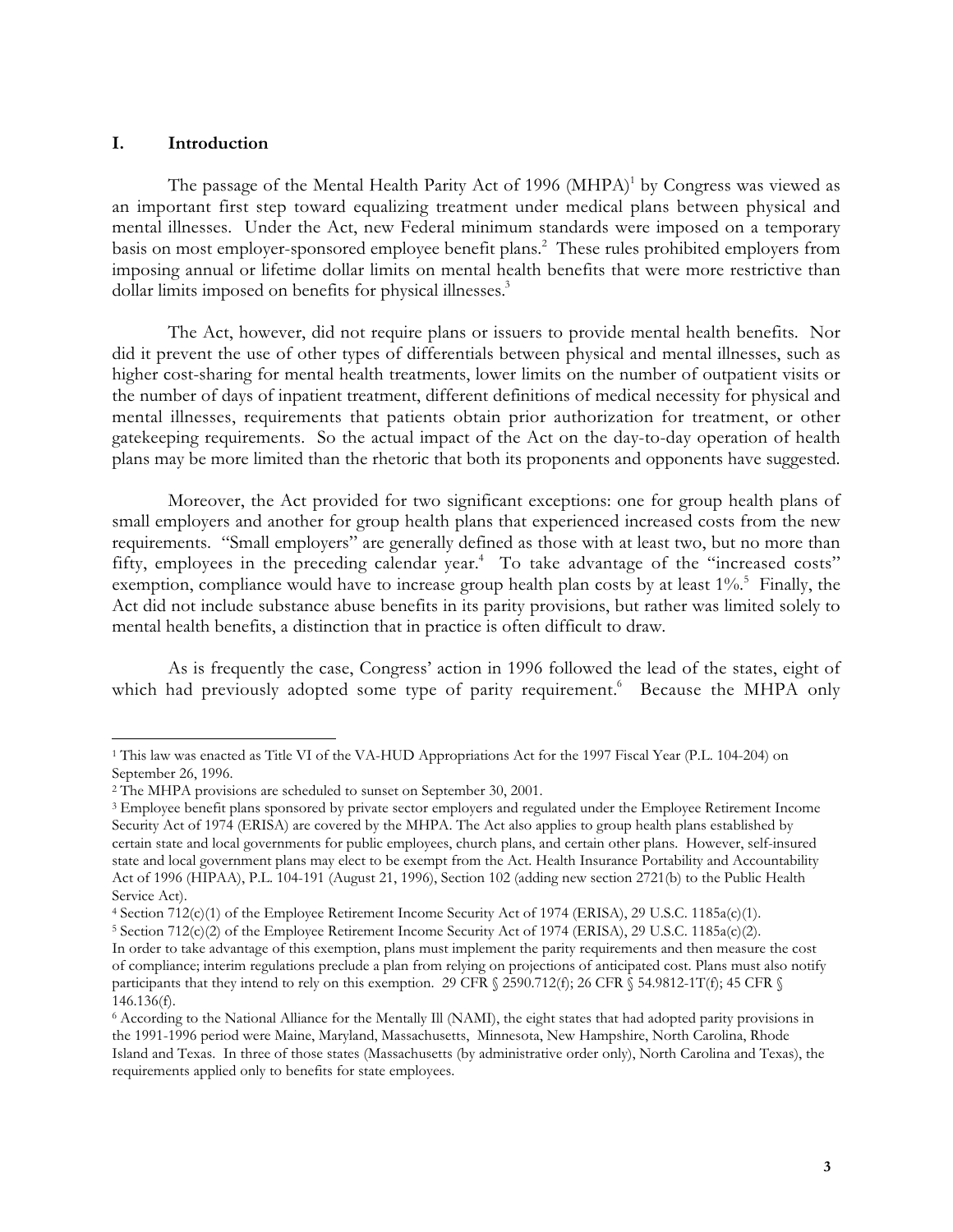preempted state laws that would prevent the application of the Federal law, $\frac{7}{1}$  state activity involving parity has accelerated. According to a recent study by the General Accounting Office, 30 states have mandated some form of mental health parity, as shown in the following map:<sup>8</sup>



**Figure 1. -- Year of Adoption of Parity Legislation by State**

This issue brief focuses on several key issues of importance to people with mental illnesses: Which mental health services are covered under state employee benefit plans? Which are excluded? In states that have adopted parity legislation, what does "parity" mean? Are the behavioral health benefits provided for state employees in non-parity states different than in parity states? What distinctions between benefits for mental and physical illnesses still exist? Inshort, our goal was to assess whether legislative attempts to require parity between physical and mental illnesses resulted in noticeable differences in behavioral health benefits for state employees.

<sup>7</sup> The MHPA did not contain any special preemption provisions, therefore the general preemption approach adopted in the Health Insurance Portability and Accountability Act of 1996 (HIPAA), P.L. 104-191 (August 21, 1996) would apply. See Section 101 of HIPAA (adding new section 704(a)(1) to ERISA).

<sup>8</sup> General Accounting Office, "Mental Health Parity Act: Despite New Federal Standards, Mental Health Benefits Remain Limited," GAO/HEHS-00-95 (May 2000), page 8. The GAO relied on information supplied by the National Conference of State Legislatures (Tracy Delaney, *Overview of State Laws Affecting Coverage of Mental Illness and Substance Abuse Treatment* (Washington, DC: NCSL, Health Policy Tracking Service, Mar. 1, 2000))[hereinafter referred to as "GAO Report"].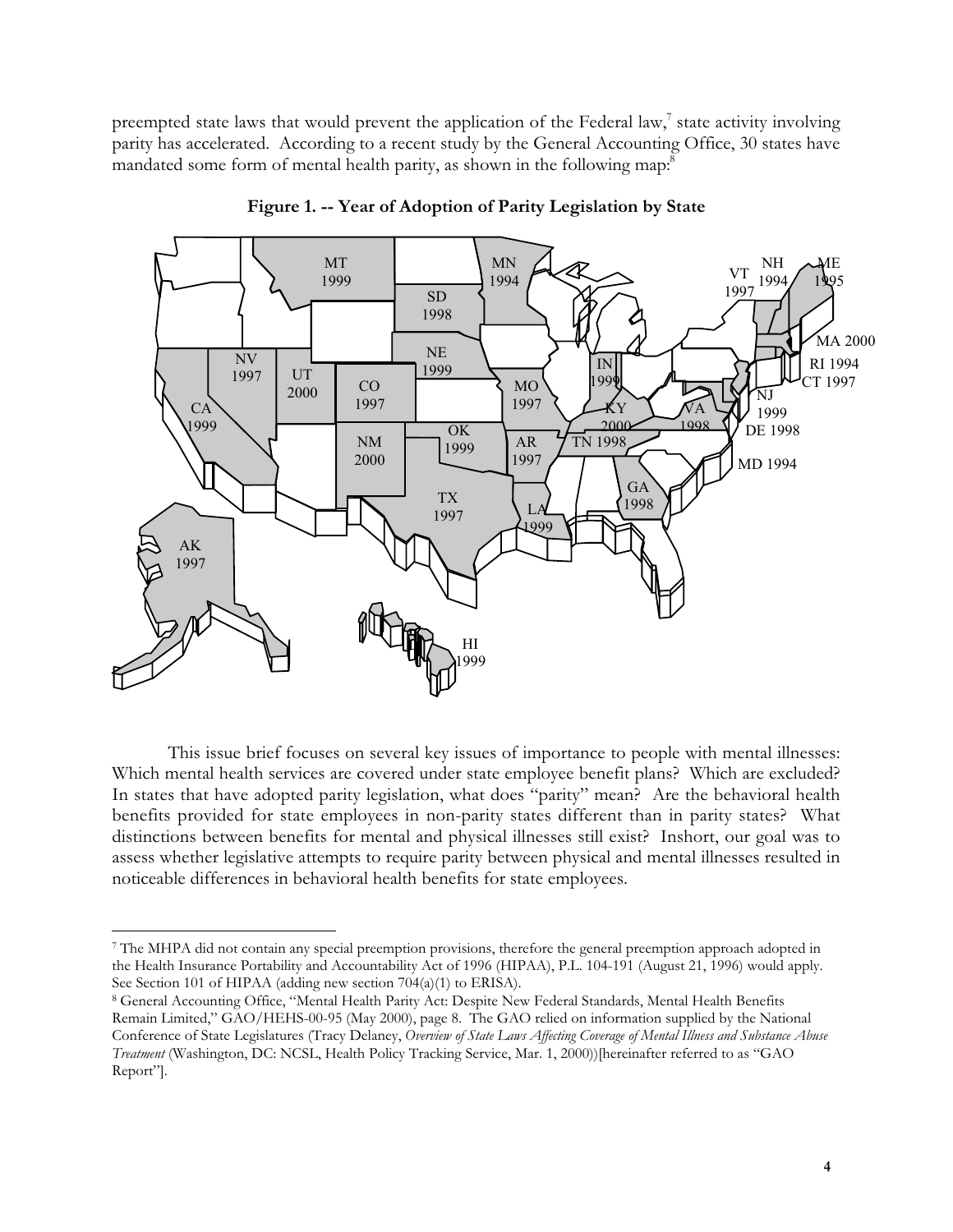### **II. Documents Reviewed**

We examined Requests for Proposals (RFPs) and standard contracts between eight large state employee benefit plans and managed care organizations to determine the extent to which the mental health benefits provided to state employees reflected this movement toward parity in benefits between mental and physical illnesses. The employee benefit plans included in the study were those covering state employees in Arkansas, California, Colorado, Maine, Maryland, Ohio, New York and Wisconsin.<sup>9</sup> Five of these states had previously adopted mental health parity legislation: Arkansas in 1997,<sup>10</sup> California in 1999, Colorado in 1997, Maine in 1995, and Maryland in 1994, although the requirements vary from state to state. The reviewed contracts were generally in effect for some portion of the year 2000, although most are multiyear contracts. In some cases, based on availability, we also examined contracts that are currently in effect to see if any changes in coverage had been adopted. Four of the states (California, Colorado, Maine and Wisconsin) provided mental health benefits through a comprehensive service agreement covering services for both physical and mental illnesses, while four others (Arkansas, Maryland, Ohio, and New York) covered mental health benefits through a separate carve-out contract (although we were usually able to examine the documents providing for coverage of physical illnesses as well). Although neither the MHPA nor state parity laws generally affect coverage for substance abuse treatment, we also looked at contract provisions governing those services to determine if the mental health parity trend had any spillover effect on substance abuse benefits.

## **III. A Snapshot of Behavioral Health Services for State Employees**

#### *Covered Services*

 $\overline{a}$ 

State employees have access to a wide variety of covered services in the eight states we examined. Inpatient and outpatient care, therapy, residential treatment services, partial day treatment programs, medication management services, detoxification and prescription drugs were generally covered. Table 1 below provides a snapshot of key covered services. Note that some states simply cover inpatient and outpatient treatment and do not enumerate particular services. Similarly, the fact that a state may not have specified that a particular treatment modality is covered does not necessarily mean that it will not be available for participants. For instance, every state employee benefit plan RFP we examined covers substance abuse and/or alcohol dependence treatment. A core treatment for those conditions is detoxification services, yet not all the RFPs or contracts specifically reference it. On the other hand, a participant who needed that type of service might not understand that it was a covered service if it was not spelled out in materials that he or she received about the health plan.

<sup>&</sup>lt;sup>9</sup> See Appendix A for a list of documents reviewed in connection with this study.

<sup>&</sup>lt;sup>10</sup> However, plans covering state employees were exempt from the parity requirements.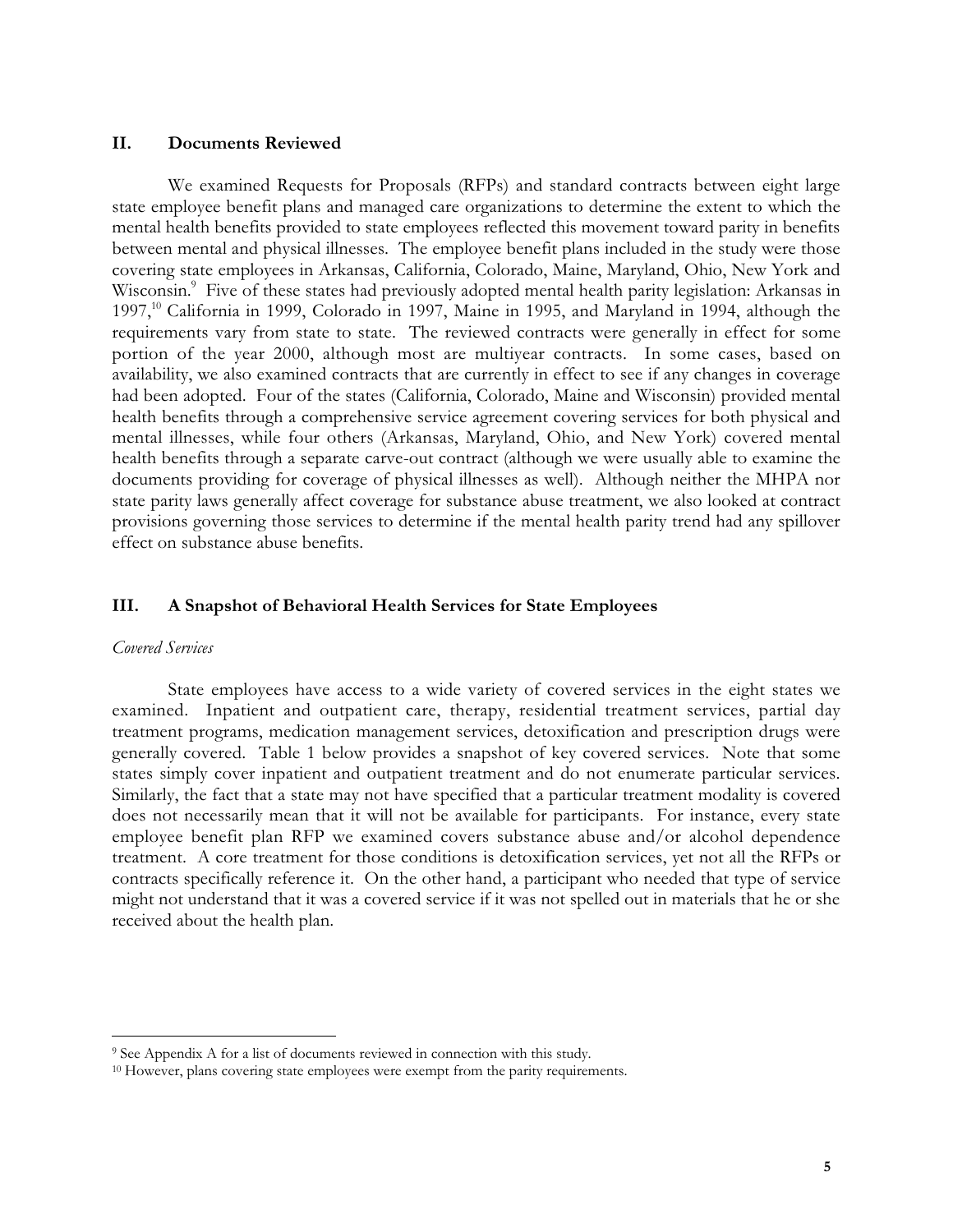| Service                                 | AR                                  | CA          | CO          | ME          | <b>MD</b>   | <b>OH</b>   | NY                           | WI          |
|-----------------------------------------|-------------------------------------|-------------|-------------|-------------|-------------|-------------|------------------------------|-------------|
| Care coordination/case management       | $\mathbf X$                         |             |             | $\mathbf X$ |             |             | $\mathbf X$                  |             |
| Crisis care                             |                                     | $\mathbf X$ |             |             |             |             | $\mathbf X$                  |             |
| Electro-convulsive therapy              |                                     |             |             |             |             |             | $\mathbf X$                  |             |
| Family therapy                          | $\mathbf X$                         |             |             |             |             | $\mathbf X$ | $\mathbf X$                  |             |
| Individual therapy                      | $\mathbf X$                         | $\mathbf X$ | $\mathbf X$ |             |             | $\mathbf X$ | $\mathbf X$                  | $\mathbf X$ |
| Group therapy                           | $\mathbf X$                         |             | X           |             |             | $\mathbf X$ |                              |             |
| Hospital detoxification                 |                                     | $\mathbf X$ | $\mathbf X$ |             | $\mathbf X$ |             | $\mathbf X$                  | $\mathbf X$ |
| Inpatient services                      | $\mathbf X$                         | $\mathbf X$ | $\mathbf X$ | $\mathbf X$ | $\mathbf X$ | $\mathbf X$ | $\mathbf X$                  | $\mathbf X$ |
| Inpatient services for children         |                                     |             |             |             |             |             |                              |             |
| Long-term residential                   |                                     |             |             |             |             |             |                              |             |
| Medication management                   | $\mathbf X$                         |             | $\mathbf X$ |             | $\mathbf X$ | $\mathbf X$ | $\mathbf X$                  |             |
| Non-hospital residential detoxification |                                     |             | $\mathbf X$ |             | $\mathbf X$ |             | $\mathbf X$                  |             |
| Outpatient treatment                    | $\mathbf X$                         | $\mathbf X$ | X           | $\mathbf X$ | $\mathbf X$ | $\mathbf X$ | $\mathbf X$                  | $\mathbf X$ |
| Partial day treatment programs          | $\mathbf X$                         |             | $\mathbf X$ |             | $\mathbf X$ |             | $\mathbf X$                  |             |
| Prescription drugs                      | $\overline{\mathbf{X}^{\text{11}}}$ | $\mathbf X$ | $\mathbf X$ |             |             |             | $\overline{\mathbf{X}^{12}}$ |             |
| Short-term residential                  | $\mathbf x$                         |             |             |             |             |             |                              |             |
| Transportation (ambulance)              |                                     |             | $\mathbf X$ |             |             |             | $\mathbf X$                  |             |

**Table 1. Selected Covered Services: Does the RFP require coverage of the service?**

Although there is substantial similarity in the way that states describe covered benefits in their contracts and RFPs, some states describe required behavioral health benefits in a manner that is different from other states. For instance, Wisconsin provides for "transition services" which it defines as care "provided in a less restrictive manner than inpatient services but in a more intensive manner than outpatient services as required by Wis. Stat. § 632.89." (Wisconsin Comprehensive RFP, Section 4.D. Uniform Benefits, page D-18.) Although this seems to be a definition unique to Wisconsin, the services provided may not be so different from some of the short-term intensive counseling services required in other states.

However, one benefit that Wisconsin required that was not found in the other contracts we examined was outpatient mental health coverage for a full-time student attending school in Wisconsin but out of the plan's service area. The RFP describes this coverage as follows:

> 5. Out-of-Plan Coverage for Full-Time Students If a Dependent is a full-time student attending school outside the HMO Service Area, the following services will be covered: … b. Outpatient mental health services and treatment of alcohol or drug abuse if the Dependent is a full-time student attending school in

Wisconsin, but outside of the Plan Service Area. In that case, the Dependent may have a clinical assessment by a Non-Plan Provider the

l.

<sup>&</sup>lt;sup>11</sup> Excluded under this carve-out plan but required to be covered in same way as drugs for physical illnesses under medical plan.

<sup>&</sup>lt;sup>12</sup> Excluded under this carve-out plan but required to be covered in same way as drugs for physical illnesses under medical plan.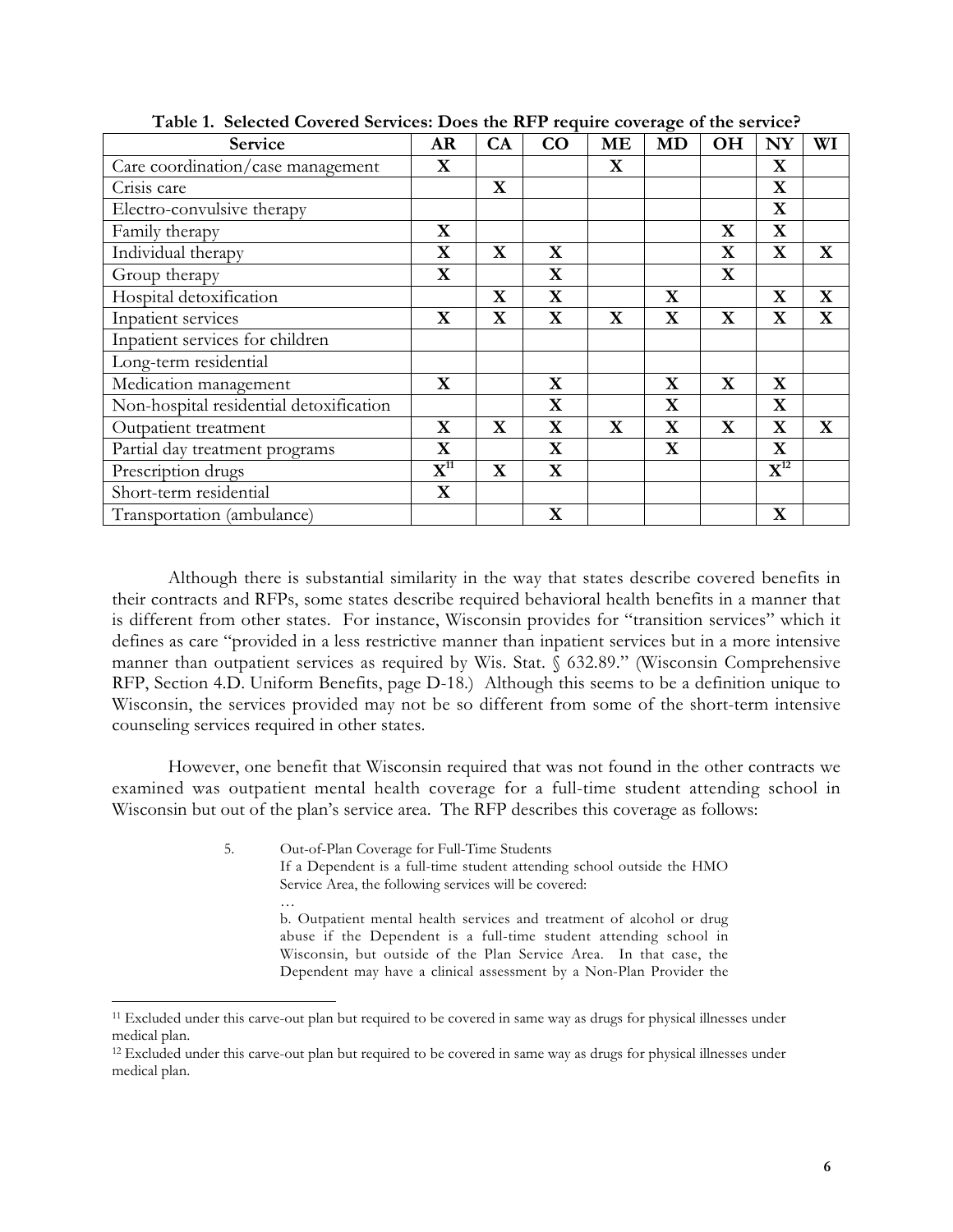Plan designates. If outpatient services are recommended, coverage will be provided for five (5) visits outside of the Plan's Service Area. Additional visits may be approved by the Plan. If the student is unable to maintain full-time student status, he/she must return to the Plan's Service Are for the treatment to be covered. This benefit is subject to the dollar limitation shown in the Schedule of Benefits for mental health/alcohol/drug abuse services and will not serve to provide additional benefits to the Participant. **Wisconsin Comprehensive RFP,** Section 4.I., page D-20.

HMO Contractors who are successful bidders in Wisconsin will have to expand their networks beyond their service areas in order to accommodate the needs of Wisconsin's students.

## *Cost Sharing for Covered Services*

All of the states in this study require public employees to contribute to the cost of their coverage through copayments. Arkansas, Colorado, and New York further require participants to satisfy a deductible. In Arkansas, a separate deductible applies to inpatient care only, while in Colorado, services for mental health fall within the annual deductible for comprehensive services. New York's annual deductible only applies to non-network services.

|              |                      | oclinces                                                                                                           |                     |
|--------------|----------------------|--------------------------------------------------------------------------------------------------------------------|---------------------|
| <b>State</b> | Deductible           | Co-payment                                                                                                         | Out-of-Pocket       |
|              |                      |                                                                                                                    | Limit               |
| Arkansas     | Inpatient: \$250 per | Inpatient: 10% coinsurance per admission                                                                           | Individual: \$1,000 |
|              | admission            |                                                                                                                    | Family: \$1,500     |
|              | (applies to all      | Outpatient: \$25/office visit                                                                                      |                     |
|              | enrollees regardless | Intensive outpatient: no copay                                                                                     |                     |
|              | of plan chosen but   |                                                                                                                    |                     |
|              | no out-of-network    | Residential treatment: 10% coinsurance                                                                             |                     |
|              | coverage)            |                                                                                                                    |                     |
| California   |                      | HMO:                                                                                                               |                     |
|              |                      | Mental health-inpatient: none (but limited to 30                                                                   |                     |
|              |                      | days/calendar year for illnesses that do not meet the                                                              |                     |
|              |                      | criteria for severe mental illness or serious emotional                                                            |                     |
|              |                      | disturbances of a child)                                                                                           |                     |
|              |                      |                                                                                                                    |                     |
|              |                      | Mental health-outpatient: \$20/visit (but limited to 20                                                            |                     |
|              |                      | visits/calendar year for illnesses that do not meet the<br>criteria for severe mental illness or serious emotional |                     |
|              |                      |                                                                                                                    |                     |
|              |                      | disturbances of a child).                                                                                          |                     |
|              |                      | Mental health-outpatient: \$5/visit, but unlimited days                                                            |                     |
|              |                      | of coverage for severe mental illnesses, including                                                                 |                     |
|              |                      | schizophrenia, schizoaffective disorder, bipolar                                                                   |                     |
|              |                      | disorder, major depressive disorders, panic disorder,                                                              |                     |
|              |                      | obsessive-compulsive disorder, pervasive                                                                           |                     |
|              |                      | developmental disorder or autism, anorexia nervosa,                                                                |                     |
|              |                      | bulimia nervosa and serious emotional disturbances of a                                                            |                     |

**Table 2. Copayments and Deductibles for Inpatient and Outpatient Behavioral Health Services**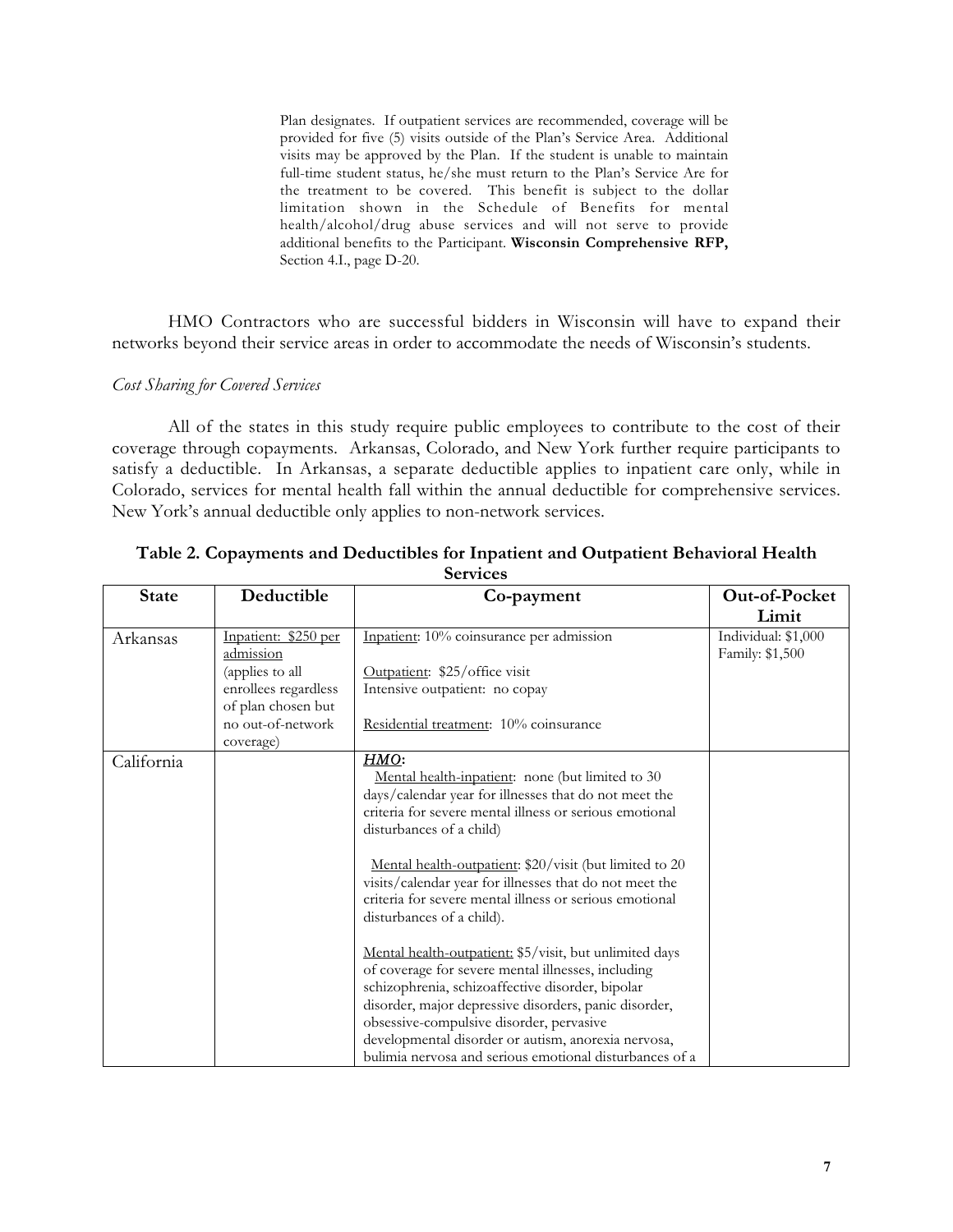| <b>State</b> | Deductible                                                                               | Co-payment                                                                                                                                                                                                                                                                                                                                                                                 | Out-of-Pocket                                                     |
|--------------|------------------------------------------------------------------------------------------|--------------------------------------------------------------------------------------------------------------------------------------------------------------------------------------------------------------------------------------------------------------------------------------------------------------------------------------------------------------------------------------------|-------------------------------------------------------------------|
|              |                                                                                          | child.                                                                                                                                                                                                                                                                                                                                                                                     | Limit                                                             |
|              |                                                                                          |                                                                                                                                                                                                                                                                                                                                                                                            |                                                                   |
|              |                                                                                          | Substance abuse-inpatient: none                                                                                                                                                                                                                                                                                                                                                            |                                                                   |
|              |                                                                                          | Substance abuse-outpatient: \$5/visit (but limited to 20<br>visits/calendar year)                                                                                                                                                                                                                                                                                                          |                                                                   |
|              |                                                                                          | PPO:<br>Mental health-inpatient: 10% (if non-network: 40%)                                                                                                                                                                                                                                                                                                                                 |                                                                   |
|              |                                                                                          | Mental health-outpatient:<br>10% (if non-network: $40\%$ )                                                                                                                                                                                                                                                                                                                                 |                                                                   |
| Colorado     | RFP:<br>Annual deductible<br>for all services<br>under<br>comprehensive<br>plan: \$1,000 | RFP:<br>Biologically based mental illness: same as any other<br>physical illness (i.e., 10% copay for inpatient &<br>outpatient in network; 30% for inpatient and outpatient<br>out-of- network)<br>Other mental illnesses- inpatient: 10% copay in<br>network; 30% for out-of-network (but maximum of 45<br>inpatient or 90 partial days/calendar year combined for<br>in/out of network) | RFP:<br>\$5,000<br>(individual/family)<br>excluding<br>deductible |
|              |                                                                                          | Other mental illnesses-outpatient: 10% copay in<br>network; 30% out-of-network (but maximum of<br>30/visits/calendar year for in/out network combined<br>with substance abuse outpatient visits)                                                                                                                                                                                           |                                                                   |
|              |                                                                                          | Substance abuse-inpatient: 10% copay for in network;<br>30% for out-of-network                                                                                                                                                                                                                                                                                                             |                                                                   |
|              |                                                                                          | Substance abuse-outpatient: 10% copay for in network;<br>30% for out-of-network (but maximum of<br>30/visits/calendar year for in/out network combined<br>with other mental illnesses outpatient visits)                                                                                                                                                                                   |                                                                   |
|              |                                                                                          | <u>HMO</u>                                                                                                                                                                                                                                                                                                                                                                                 |                                                                   |
|              |                                                                                          | Mental Health-inpatient: \$50/day up to 45 days/year (1<br>day for each 2 sessions of day/night care)                                                                                                                                                                                                                                                                                      |                                                                   |
|              |                                                                                          | Mental Health-outpatient: individual visit: \$15/visit (1-<br>20 visits); \$30/visit (21+ visits); group visit: \$15/visit                                                                                                                                                                                                                                                                 |                                                                   |
|              |                                                                                          | Substance abuse-inpatient: \$50/day for maximum of 30<br>days in any 12-month period                                                                                                                                                                                                                                                                                                       |                                                                   |
|              |                                                                                          | Substance abuse-outpatient: counseling visits only in<br>specialized facility: \$15/visit (1-20 visits); \$30/visit (21+<br>visits)                                                                                                                                                                                                                                                        |                                                                   |
| Maine        |                                                                                          | Mental health (parity illnesses) inpatient: none if<br>authorized provider/service; 25% if non-authorized                                                                                                                                                                                                                                                                                  |                                                                   |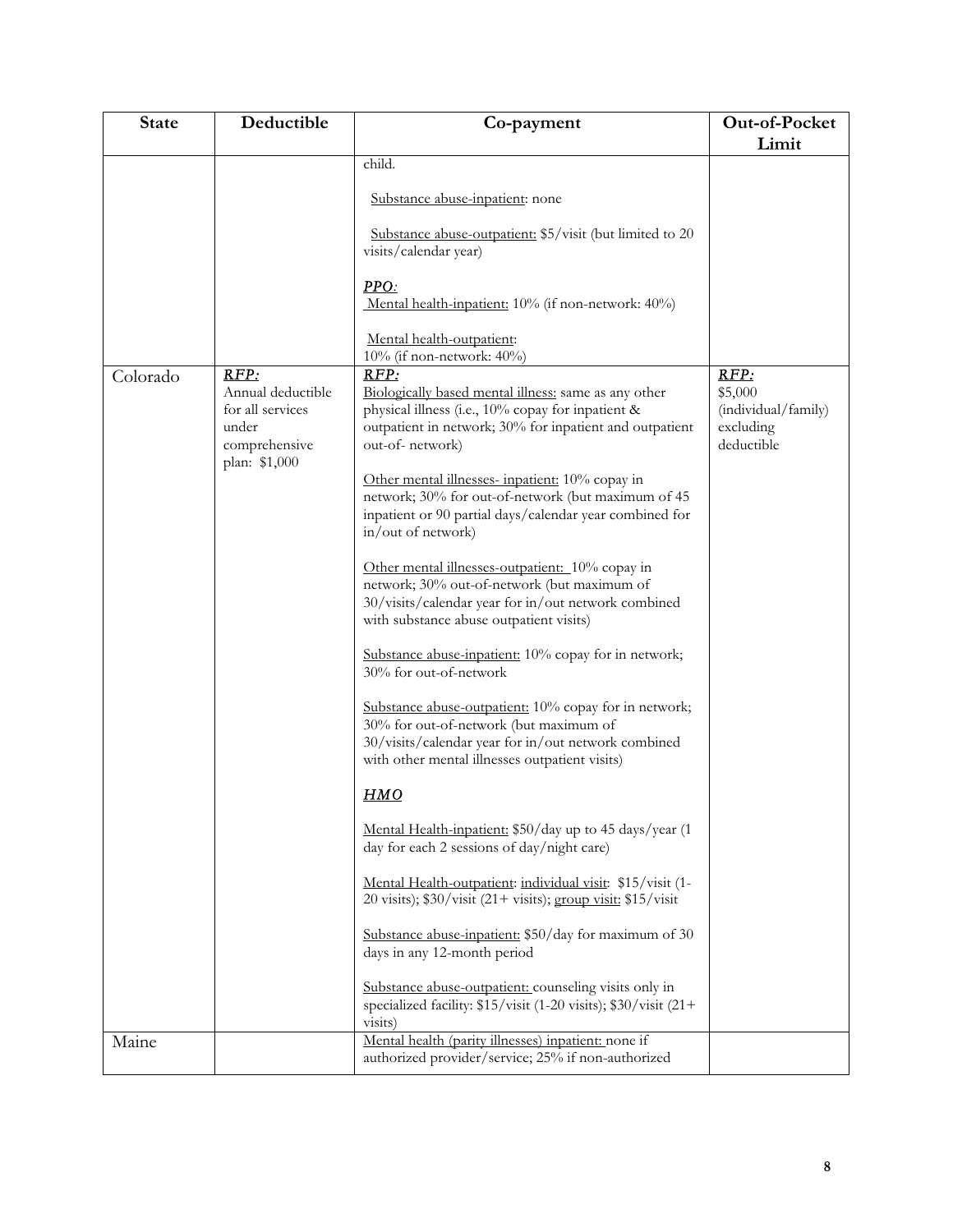| <b>State</b> | Deductible | Co-payment                                                                                                                                                                                                                                                                                                                                                 | Out-of-Pocket |
|--------------|------------|------------------------------------------------------------------------------------------------------------------------------------------------------------------------------------------------------------------------------------------------------------------------------------------------------------------------------------------------------------|---------------|
|              |            |                                                                                                                                                                                                                                                                                                                                                            | Limit         |
|              |            | Mental health (non-parity illnesses) inpatient: none, but<br>limited to 31 days/calendar year (combined authorized<br>& non-authorized); 20 if non-authorized<br>provider/service                                                                                                                                                                          |               |
|              |            | Mental health (parity illnesses) – outpatient: \$5 copay if<br>authorized provider/service; 25% if non-authorized                                                                                                                                                                                                                                          |               |
|              |            | Mental health (non-parity illnesses) – outpatient: \$5<br>copay if authorized provider/service; 50% if non-<br>authorized                                                                                                                                                                                                                                  |               |
|              |            | Substance abuse-inpatient: none for authorized<br>provider/service (but limited to 31 days/calendar year);<br>10% for non-authorized                                                                                                                                                                                                                       |               |
|              |            | Substance abuse-outpatient:<br>none if authorized provider/service; 10% if non-<br>authorized, but overall combined limit of<br>\$1,500/person/calendar year                                                                                                                                                                                               |               |
| Maryland     |            | PPO & POS                                                                                                                                                                                                                                                                                                                                                  |               |
|              |            | Mental Health/Substance Abuse-in network inpatient:<br>if preauthorized, plan pays 100% of vendor's negotiated                                                                                                                                                                                                                                             |               |
|              |            | rates; if admission not preauthorized, no coverage                                                                                                                                                                                                                                                                                                         |               |
|              |            | Mental Health/Substance Abuse-out-of-network<br>inpatient: if care preauthorized, plan pays 80% of<br>vendor's negotiated rates; if admission not<br>preauthorized, no coverage                                                                                                                                                                            |               |
|              |            | HMO: inpatient: no copayment if in network; no<br>coverage if out-of-network                                                                                                                                                                                                                                                                               |               |
|              |            | PPO & POS:<br>Mental Health/Substance Abuse-in network outpatient:<br>if preauthorized, plan pays 80% of vendor's negotiated<br>rate for first 5 visits, 65% for next 25 visits, 50% for<br>any further visits; if not preauthorized, plan pays 40%<br>of vendor's negotiated rate for first 5 visits, 32.5% for<br>next 25 visits, 25% for further visits |               |
|              |            | Mental Health/Substance Abuse-out-of-network<br>outpatient: if preauthorized, 40% of vendor's<br>negotiated rate for first 5 visits; 32.5% for next 25 visits,<br>25% for further visits; if not preauthorized, 20% of<br>vendor's negotiated rate for first 5 visits, 16.25% for<br>next 25 visits, 12.5% for further visits                              |               |
|              |            | HMO: outpatient: plan pays 80% for preauthorized<br>visits up to 5 per calendar year; 65% for visits 6-30<br>visits per calendar year; 50% for 31 or more visits per                                                                                                                                                                                       |               |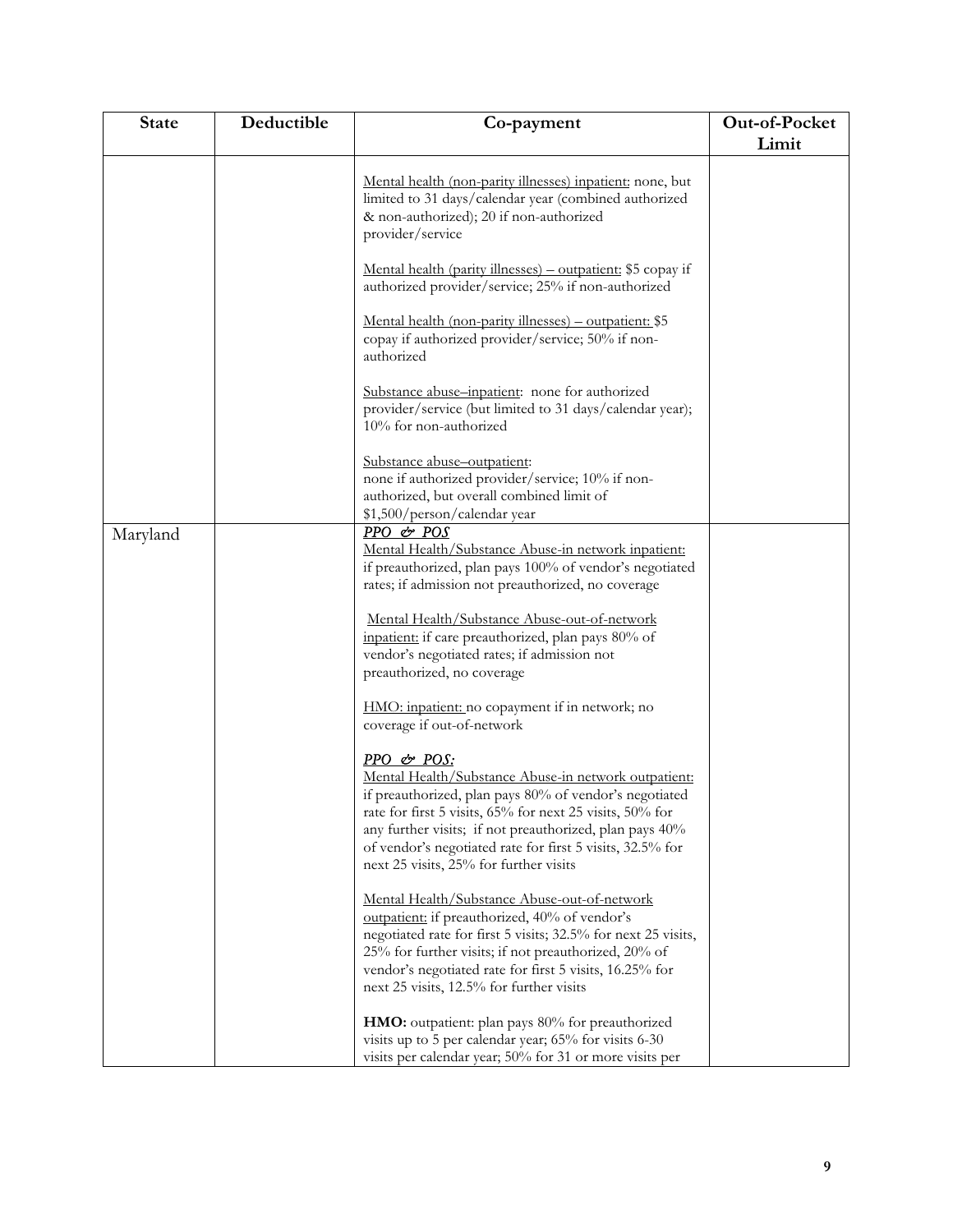| <b>State</b> | Deductible                                             | Co-payment                                                                                                                                                                                                                                                                                                                                                                                                                                                                                                                                                                                                                                                                                                                                    | Out-of-Pocket |
|--------------|--------------------------------------------------------|-----------------------------------------------------------------------------------------------------------------------------------------------------------------------------------------------------------------------------------------------------------------------------------------------------------------------------------------------------------------------------------------------------------------------------------------------------------------------------------------------------------------------------------------------------------------------------------------------------------------------------------------------------------------------------------------------------------------------------------------------|---------------|
|              |                                                        |                                                                                                                                                                                                                                                                                                                                                                                                                                                                                                                                                                                                                                                                                                                                               | Limit         |
|              |                                                        | calendar year; no coverage for out-of-network visits                                                                                                                                                                                                                                                                                                                                                                                                                                                                                                                                                                                                                                                                                          |               |
| New York     | Annual deductible<br>for non-network<br>services only. | Substance Abuse-outpatient: copays of \$5/\$8/\$10/visit<br>depending on covered employee group                                                                                                                                                                                                                                                                                                                                                                                                                                                                                                                                                                                                                                               |               |
|              |                                                        | Mental health-outpatient: \$15/visit (but no copays for<br>certain services such as crisis intervention visits (up to<br>3/crisis)                                                                                                                                                                                                                                                                                                                                                                                                                                                                                                                                                                                                            |               |
| Ohio         |                                                        | Inpatient: \$100/hospital admission<br>Outpatient: \$10/visit                                                                                                                                                                                                                                                                                                                                                                                                                                                                                                                                                                                                                                                                                 |               |
| Wisconsin    |                                                        | Mental health/Alcohol/Drug Abuse Services:<br>outpatient: \$1,800/participant/contract year<br>Mental health/Alcohol/Drug Abuse Services:<br>transitional services: \$2,700/participant/contract year<br>Mental health/Alcohol/Drug Abuse Services: inpatient:<br>lesser of 31 days or \$6300<br>Overall limit on all Mental health/Alcohol/Drug Abuse<br>Services: \$7,000/participant/contract year<br>(Note: RFP states that the annual dollar limits for<br>mental health benefits are suspended due to the Federal<br>Mental Health Parity Act but that any benefits paid for<br>MH will be applied to the annual maximum for alcohol<br>and drug abuse treatment to determine whether any<br>benefits are available for those services) |               |

California, Colorado and Maine differentiate in their copayments between services for the types of mental illnesses covered by their parity legislation and other mental illnesses. The nonparity mental illnesses and substance abuse services are generally subject to both a dollar and visit limit for outpatient services and a day limit for inpatient services. For instance, in California, outpatient treatment of severe mental illnesses or serious emotional disturbances of a child (diagnoses that are covered by California's parity legislation as discussed below) are not subject to the 20-visits/calendar year limitation that non-parity mental illnesses are. In addition, the copayment per visit is only \$5, compared to \$20 for non-parity mental illnesses (California HMO Contract, Standard Benefit Package, HMO Model-Basic Plan, page 8).

## *Additional Limits on Covered Services*

Many of the state employee benefit programs impose limits on covered services. For instance, all require services to be preauthorized, although some of the states surveyed impose a greater cost-sharing requirement or other financial penalties for failure to receive preauthorization, rather than denying coverage of non-preauthorized services. In Maine, for example, if the participant fails to secure prior authorization for mental health or substance abuse services, providers may "balance bill" the participant (*i.e.*, require the participant to pay the provider for any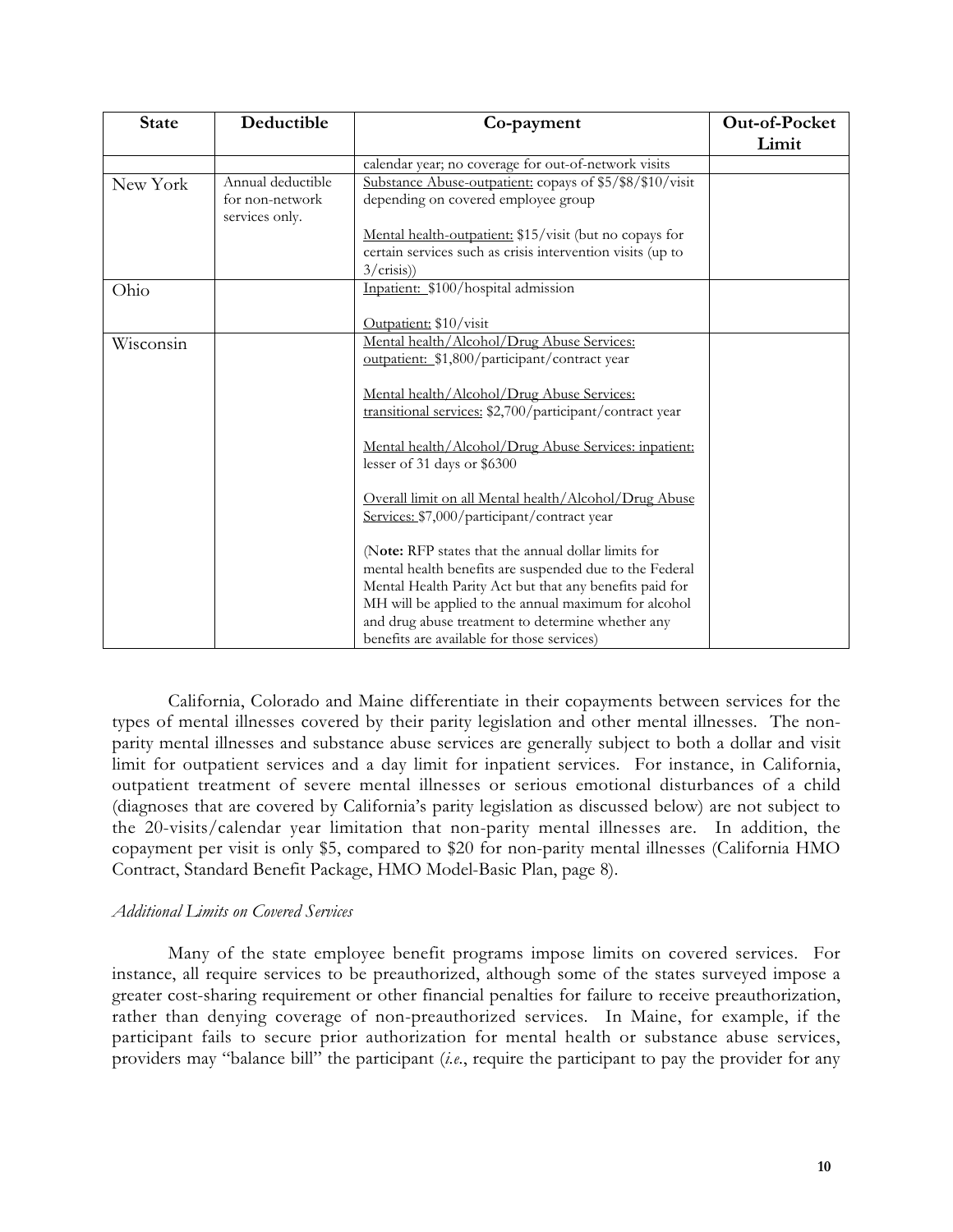shortfall between the cost of the service and the amount the provider is reimbursed by the health plan). In addition, the care may be subject to retrospective review and may be disallowed completely as a covered service.<sup>13</sup> In Maryland, failure to obtain preauthorization will result in a 50% reduction in coverage under the PPO and POS plans or no coverage at all under the HMO option (Maryland HMO RFP, 2001 Summary of Maryland State Employees Health Benefits, pages 41-42).

The following table illustrates some of the additional limitations on covered services contained in the examined contracts:

| <b>State</b> | Annual limit on days/visits                                                                                                                                                                                                                                                                                                                                                   | <b>Other limits</b>                               |
|--------------|-------------------------------------------------------------------------------------------------------------------------------------------------------------------------------------------------------------------------------------------------------------------------------------------------------------------------------------------------------------------------------|---------------------------------------------------|
| Arkansas     | None                                                                                                                                                                                                                                                                                                                                                                          |                                                   |
| California   | HMO:<br>Mental health-inpatient: 30 days/calendar year for illnesses that do not<br>meet criteria for severe mental illness or severe emotional disturbances<br>for a child)                                                                                                                                                                                                  | PPO:<br>Authorization required<br>after 7th visit |
|              | Mental health-inpatient: unlimited days of coverage for severe mental<br>illnesses, including schizophrenia, schizoaffective disorder, bipolar<br>disorder, major depressive disorders, panic disorder, obsessive-<br>compulsive disorder, pervasive developmental disorder or autism,<br>anorexia nervosa, bulimia nervosa and serious emotional disturbances of<br>a child. |                                                   |
|              | Mental health-outpatient: 20 visits/calendar year for illnesses that do<br>not meet criteria for severe mental illness or severe emotional<br>disturbances for a child                                                                                                                                                                                                        |                                                   |
|              | Mental health-outpatient: unlimited visits for severe mental illnesses,<br>including schizophrenia, schizoaffective disorder, bipolar disorder, major<br>depressive disorders, panic disorder, obsessive-compulsive disorder,<br>pervasive developmental disorder or autism, anorexia nervosa, bulimia<br>nervosa and serious emotional disturbances of a child.              |                                                   |
|              | Substance abuse-outpatient: 20 visits/calendar year                                                                                                                                                                                                                                                                                                                           |                                                   |
|              | Basic PPO:<br>Mental Health-outpatient: 20 visits/plan year                                                                                                                                                                                                                                                                                                                   |                                                   |
| Colorado     | Biologically based mental illness: same as any other physical illness                                                                                                                                                                                                                                                                                                         |                                                   |
|              | Other mental illnesses- inpatient: 45 inpatient or 90 partial days/calendar<br>year combined for in/out of network                                                                                                                                                                                                                                                            |                                                   |

**Table 3. Other Limitations on Services for Behavioral Health Benefits**

<sup>13</sup> Maine Comprehensive Services RFP, page 12: ("A participant seeking mental health/substance abuse treatment is required to contact MCC Behavioral Care to discuss the participant's needs with a case manager. The case manager will approve and authorize care with an appropriate provider within the MCC preferred provider network whenever possible. If the participant does not comply with the utilization management provisions administered by MCC, benefits will be reduced as described in Appendix A.") Maine Comprehensive Services RFP**,** Appendix A, unnumbered page describing Mental Health and Substance Abuse benefits: ("This coverage level applies when the member does not contact MCC for preauthorization of mental health and substance abuse services. Please note: The member may have to pay balance bills in addition to deductible and coinsurance amounts. Care may be subject to retrospective review.").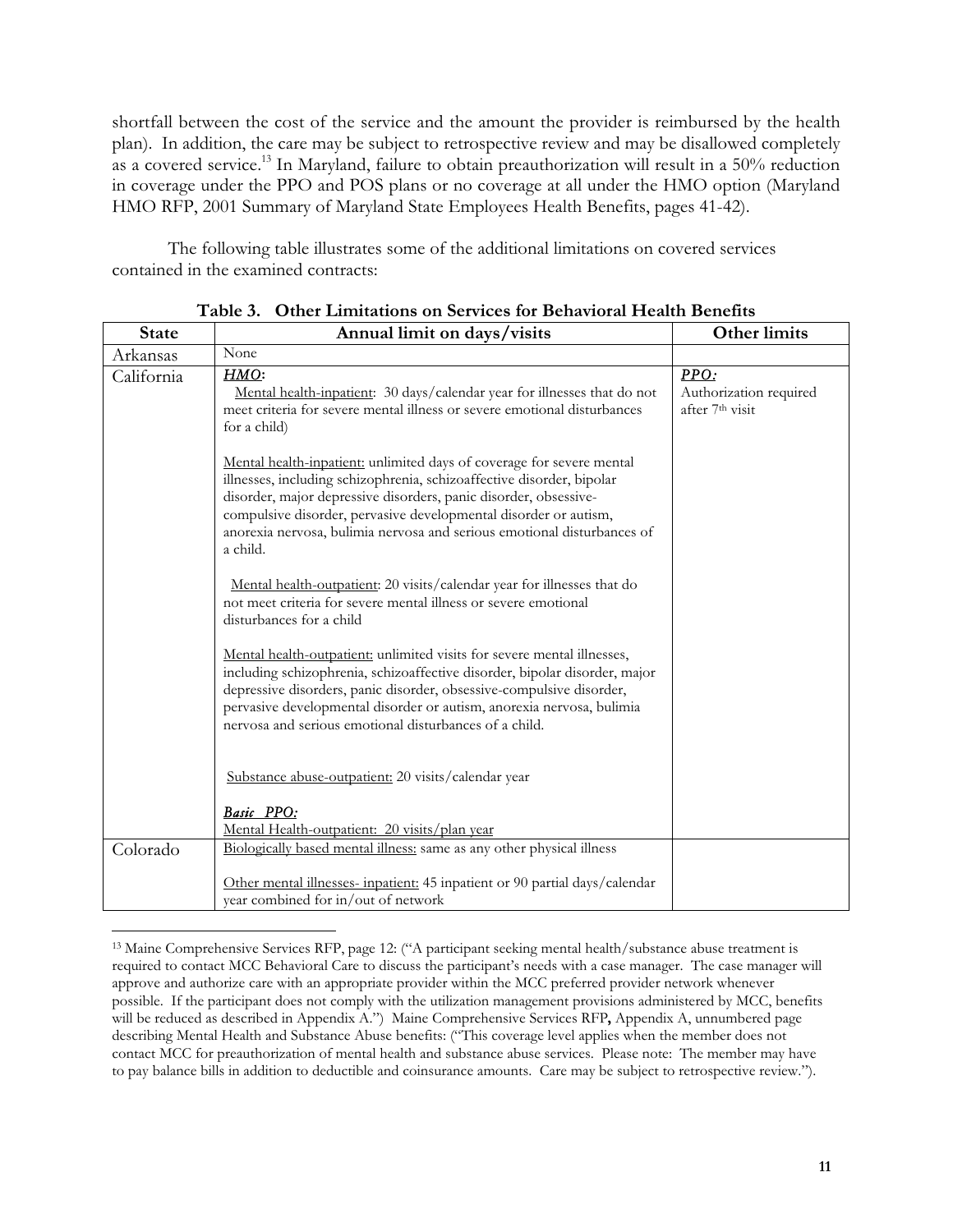| <b>State</b> | Annual limit on days/visits                                                                                                                                                                                                                                                                                                                                                                                                   | <b>Other limits</b>                                                                                                                                                                                                                                                                                                                                    |
|--------------|-------------------------------------------------------------------------------------------------------------------------------------------------------------------------------------------------------------------------------------------------------------------------------------------------------------------------------------------------------------------------------------------------------------------------------|--------------------------------------------------------------------------------------------------------------------------------------------------------------------------------------------------------------------------------------------------------------------------------------------------------------------------------------------------------|
|              | Other mental illnesses-outpatient: 30/visits/calendar year for in/out<br>network combined with substance abuse outpatient visits                                                                                                                                                                                                                                                                                              |                                                                                                                                                                                                                                                                                                                                                        |
|              | Substance abuse-outpatient: 30/visits/calendar year for in/out network<br>combined with other mental illnesses outpatient visits                                                                                                                                                                                                                                                                                              |                                                                                                                                                                                                                                                                                                                                                        |
| Maine        | Mental health (non-parity illnesses) inpatient: 31 days/member/calendar<br>year (two days of day treatment equal one day inpatient)                                                                                                                                                                                                                                                                                           | Prior authorization<br>necessary for in-network<br>services (copay                                                                                                                                                                                                                                                                                     |
|              | Mental health (non-parity illnesses) – outpatient: 40<br>visits/member/calendar year                                                                                                                                                                                                                                                                                                                                          | differential for in/out of<br>network                                                                                                                                                                                                                                                                                                                  |
|              | Substance abuse - inpatient: 31 days/calendar year (two days of day<br>treatment equal one day inpatient)                                                                                                                                                                                                                                                                                                                     | providers/services). If<br>enrollee fails to get prior<br>authorization for MHSA                                                                                                                                                                                                                                                                       |
|              | Substance abuse - outpatient: \$1,500/person/calendar year                                                                                                                                                                                                                                                                                                                                                                    | benefits, balance billing is<br>permitted and care subject<br>to retrospective review.                                                                                                                                                                                                                                                                 |
| Maryland     | <b>HMO</b><br>No benefits if use non-HMO provider                                                                                                                                                                                                                                                                                                                                                                             | PPO & POS<br>Prior authorization<br>required; if care not<br>preauthorized, plan<br>payment reduced by 50%<br>Inpatient: Out-of-network<br>expenses during any one<br>inpatient stay limited to<br>\$1,500 of vendor's<br>negotiated rate; maximum<br>of 60 days per benefit<br>period for partial<br>hospitalization                                  |
| New York     | Mental Health/Substance Abuse: outpatient: certain enrollees<br>(depending on employer) in MHSA core only program are limited to<br>20/visits/year for MH and 60/visits/year for SA services<br>Mental Health-inpatient: one network practitioner visit/day of inpatient<br>care; certain enrollees (depending on employer) in MHSA core only<br>program are limited to 30 days/year for mental health inpatient<br>treatment | Lifetime maximum for<br>non-network substance<br>abuse benefits is \$100,000<br>or \$250,000 depending on<br>employer. No lifetime<br>maximum for non-<br>network mental health<br>services.                                                                                                                                                           |
|              | Substance abuse-inpatient: limited to 3 stays/lifetime (but more can be<br>approved on case-by-case basis if demonstrated that significant<br>improvement would occur); certain enrollees (depending on employer) in<br>MHSA core only program are limited to 30 days/year for substance<br>abuse inpatient treatment                                                                                                         | Annual maximum benefit<br>for non-network services<br>is \$50,000/enrollee or<br>dependent for substance<br>abuse services. For<br>certain employers, annual<br>maximum for non-<br>network mental health<br>services is \$1,000,000.<br>For most NYS public<br>employees there is no<br>annual maximum for non-<br>network mental health<br>services. |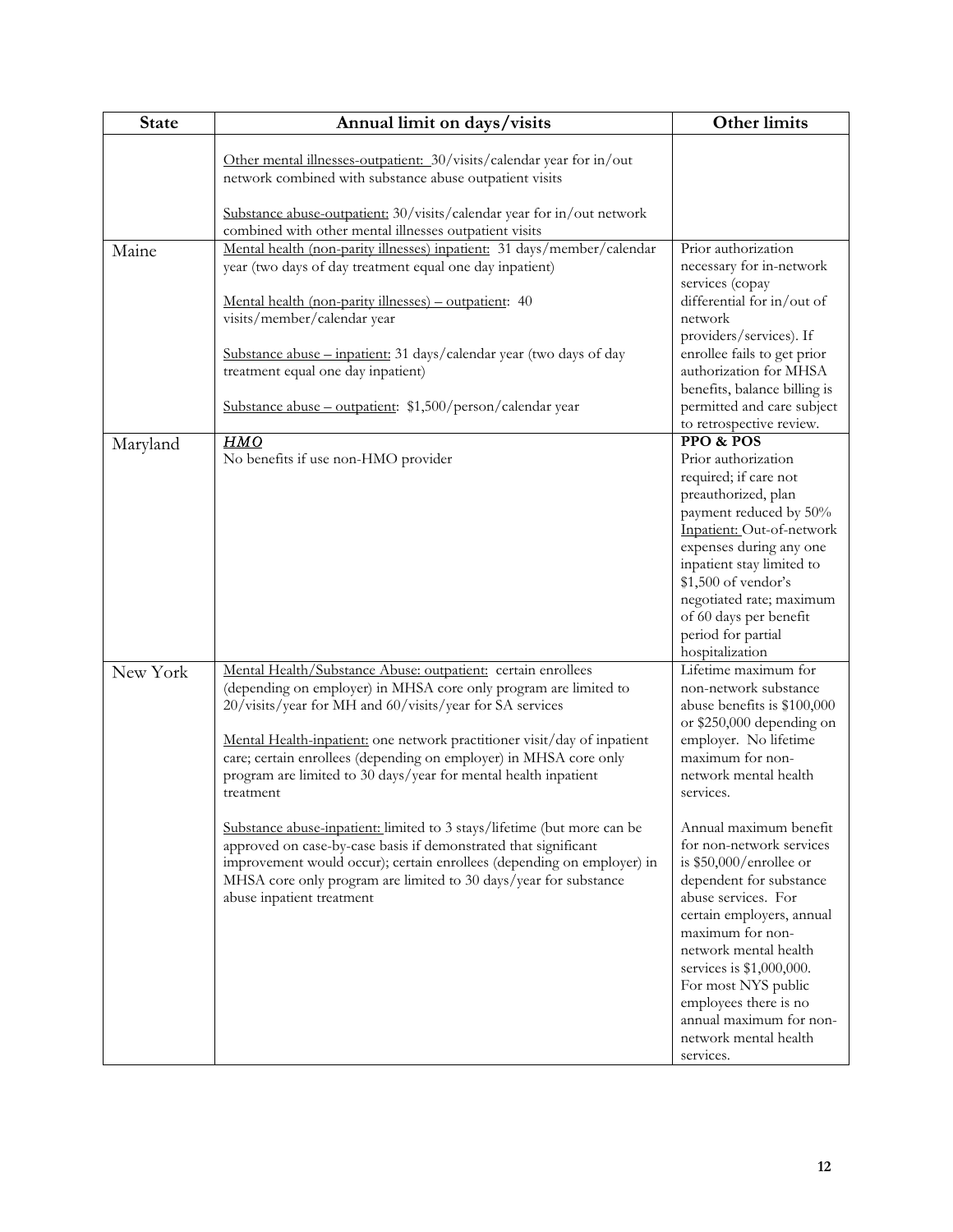| <b>State</b> | Annual limit on days/visits                                                                                                                                                                                                                                                                                                                                                                                                 | <b>Other limits</b>                                                                                                                                                                                     |
|--------------|-----------------------------------------------------------------------------------------------------------------------------------------------------------------------------------------------------------------------------------------------------------------------------------------------------------------------------------------------------------------------------------------------------------------------------|---------------------------------------------------------------------------------------------------------------------------------------------------------------------------------------------------------|
|              |                                                                                                                                                                                                                                                                                                                                                                                                                             | Network benefits must be<br>accessed by calling<br>Clinical Referral line<br>(although no penalty if<br>enrollees self-refer to<br>network provider).<br>Additional limits on non-<br>network benefits. |
| Ohio         | None                                                                                                                                                                                                                                                                                                                                                                                                                        | Services must be<br>preauthorized by calling<br>MHSA vendor.                                                                                                                                            |
| Wisconsin    | Mental health/Alcohol/Drug Abuse Services: inpatient: lesser of 31 days<br>or \$6300<br>(Note: the RFP says that the annual dollar limits for mental health<br>benefits are suspended due to the Federal Mental Health Parity Act but<br>that any benefits paid for MH will be applied to the annual maximum for<br>alcohol and drug abuse treatment to determine whether any benefits are<br>available for those services) |                                                                                                                                                                                                         |

Limitations may also be imposed on mental health services by narrowly defining the covered benefit. For example, California Public Employee Retirement System's PPO offering (PERSCare) provides only limited behavioral health benefits generally focused only on stabilizing an acute condition. In its summary of benefits, PERSCare describes its inpatient mental health benefit as "Hospital/physician services to stabilize an acute psychiatric condition, up to 30 days per calendar year" (California PPO Contract (PERSCare)**,** page 3). Outpatient services are similarly limited to "medically necessary treatment to stabilize an acute psychiatric condition, up to 30 precertified visits per calendar year" (California PPO Contract (PERSCare), page 3).

In contrast, Maine describes the mental health benefits that are required for public employees in broad terms in its RFP: "Mental Health: Varying benefits by diagnosis – State mandates for mental illnesses apply." (Maine Comprehensive Benefits RFP, Section 3. Benefits Summary, page 8.)

Although prescription drugs necessary to treat behavioral illnesses are covered in all states, only half of state employee benefit plan contracts examined specifically require drugs as part of behavioral health benefits. In two of the states (Arkansas and New York) that provide behavioral health benefits through a carve-out program, drugs to treat mental health and substance abuse conditions are generally available through the medical plan, not through the vendor providing mental health services.

Arkansas specifically requires the vendors to work together as follows:

## **4.1 Services**

… J. Prescription Drugs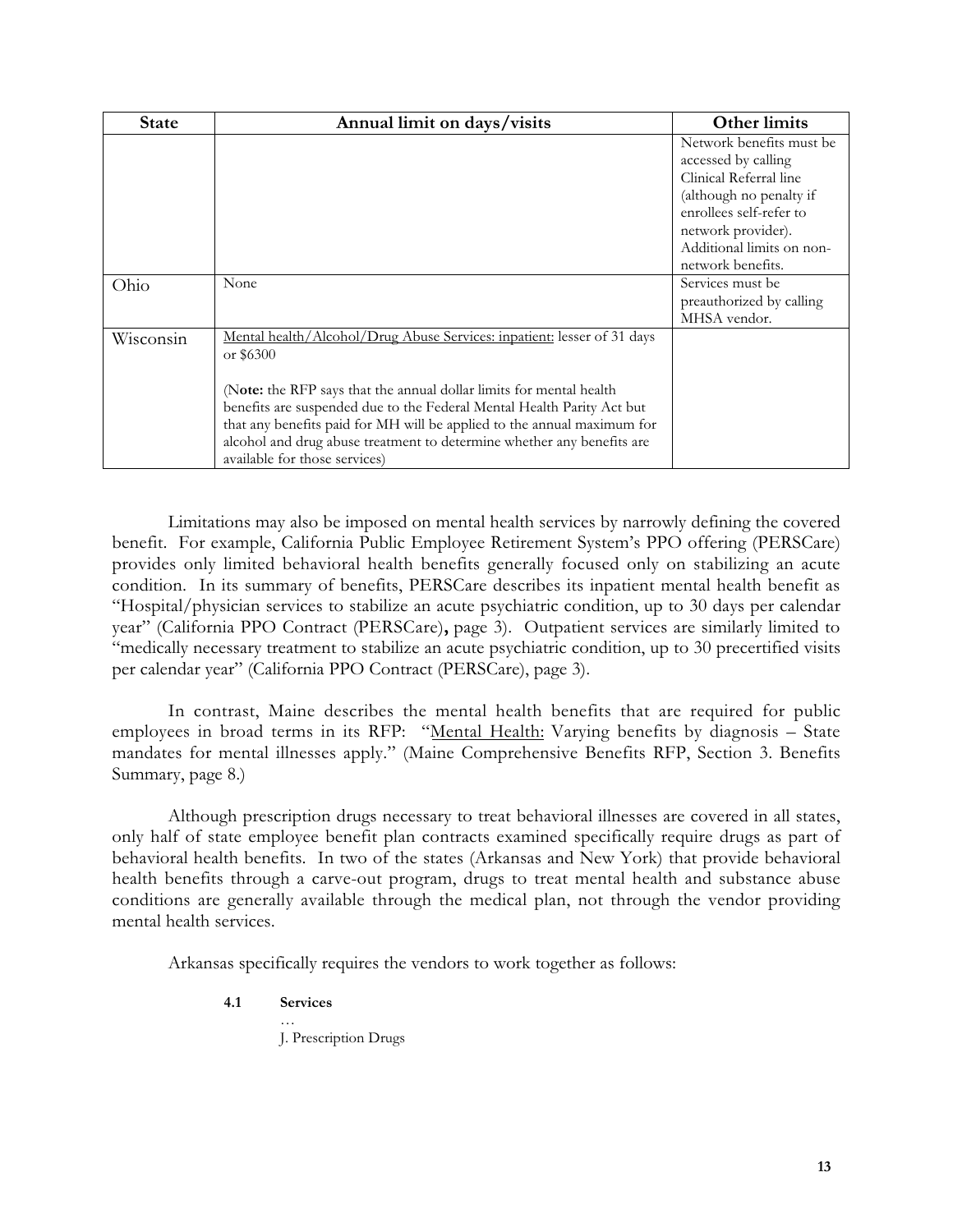Prescription drugs are excluded from the Mental Health/Substance Abuse program, but remain a benefit for enrolled members. The contractor's providers shall prescribe medications as appropriate, based on the clinical needs of the patient. The contractor shall work with the Pharmacy Benefit Manager to utilize formularies, contracted pharmacies and prior authorization protocols and to partner in the management of mental health drug costs. (Arkansas Mental Health RFP, No. RFP-01- 0669, page 5.)

New York only covers prescription drugs while a participant is an inpatient because the state has a separate prescription drug program for its public employees: $14$ 

#### **Exclusions and Limitations:**

Covered services do not include and no benefits will be provided for the following:

**…**

9. Prescription drugs, except when medically necessary and when dispensed by an approved facility, residential or day treatment program to a covered individual who, at the time of dispensing, is receiving inpatient services for mental health and/or substance abuse care at that approved facility. Take-home drugs are not covered. … (New York Mental Health RFP**,** Exhibit 1.A – Certificate of Insurance, MHSA Core Only, page 85.)

#### *Distinguishing between physical and mental illnesses*

Only a few reviewed contracts actually defined the terms "mental health" or "substance abuse" in their RFPs. If complete parity were required, defining these terms would be unnecessary, since presumably if all physical and mental illnesses are required would be treated the same. However, if parity is more limited in scope (such as under the MHPA and state parity laws) or not required, disputes may arise regarding whether a particular illness is a mental or physical one and therefore is subject to limitations under the plan. Contracts defining these terms specifically linked their definitions to objective diagnoses. For example, Arkansas covers "O. Any Mental Health/Substance Abuse Service for the treatment of disorders, disabilities or additions as designated in diagnostic categories of the Diagnostic and Statistical Manual IV of the American Psychiatric Association …" (Arkansas Mental Health RFP, Section 4.3, Exclusions and Limitations, page 7). In addition, the RFP further states that "… Substance Abuse Services are services and supplies for the diagnoses and treatment of alcoholism and chemical dependency disorders that are listed in the Diagnostic and Statistical Manual IV of the American Psychiatric Association." (Arkansas Mental Health RFP, Section 4.3, Exclusions and Limitations, page 7.)

New York defines "mental health care" as:

 $\overline{a}$ 

… medically necessary care rendered by an eligible practitioner of approved facility and which, in the opinion of the insurer, is directed predominately at treatable

<sup>14</sup> See, New York Mental Health RFP, Section III.C.1(a)(.2)(f) Network Benefits, at page 29 ("f. Prescription drugs, if billed by an approved facility. (Prescription drugs dispensed by a licensed pharmacy are not covered under this Program but under a separate prescription drug program).")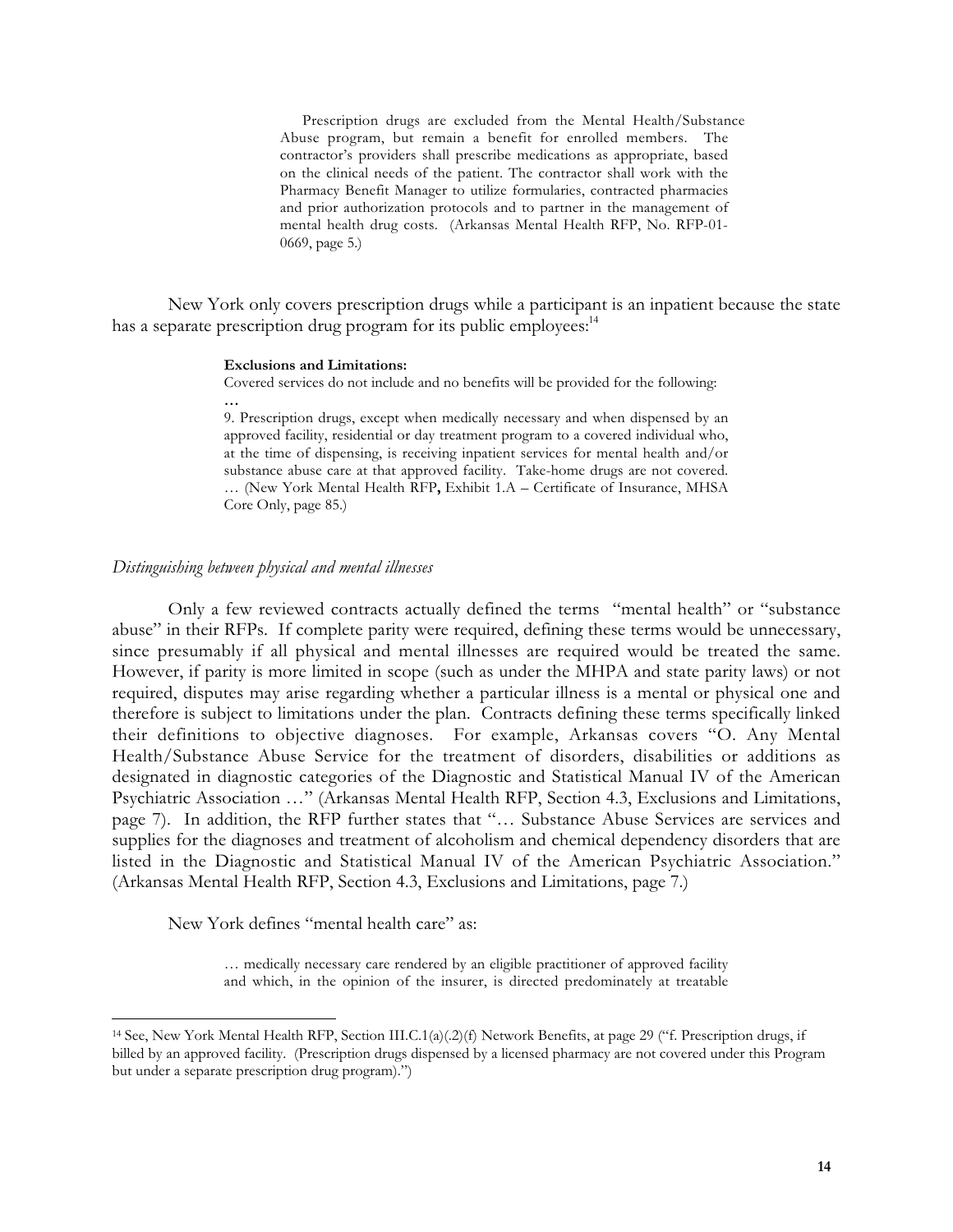behavioral manifestations of a condition that the insurer determines: (a) is an clinically significant behavioral or psychological syndrome, pattern, illness or disorder; (b) substantially or materially impairs a person's ability to function in one or more major life activities; and (c) has been classified as a mental disorder in the current American Psychiatric Association Diagnostic and Statistical Manual of Mental Disorders. (New York Mental Health RFP**,** Section III.B. Definition of Terms, page 23.)

## *Exclusions*

Although all state contracts reviewed exclude treatment for behavioral health that is not medically necessary or experimental or investigational, a few of the contracts also exclude conditions requiring long term care in custodial settings (Ohio) and other specific services, such as herbal medicine (Ohio), hypnotherapy (Wisconsin), marriage counseling (Wisconsin), and biofeedback (Wisconsin).

Alternative medical therapies, such as message therapy and yoga, were also generally excluded (e.g., Maine). Some states excluded psychiatric therapy or other types of treatment for mental illness required as a condition of parole or probation (California, Colorado).

#### *Medical Necessity*

All of the state employee benefit plans limited covered services to those that were medically necessary. Some of the contracts contained special definitions of medical necessity for behavioral health services. For instance, New York's RFP includes the following language in its sample certificate of insurance:

> **13. Medically Necessary** means a service which [the vendor] has certified to be: (a) medically required; (b) having a strong likelihood of improving your condition; and (c) provided at the lowest appropriate level of care, for your specific diagnosed condition, in accordance with both generally accepted psychiatric and mental health practices and the professional and technical standards adopted by [the vendor].

Although a practitioner may recommend that a covered person receive a service or be confined to an approved facility, that recommendation does not mean:

- (a) that such service or confinement will be deemed to be medically necessary; or
- (b) that benefits will be paid under this Program for such service or confinement. (New York Mental Health RFP**,** Exhibit IA, MHSA Core Only, page 76.)

Because Maine provides its behavioral health services to state employees through a comprehensive service agreement, its RFP did not contain a separate definition of medical necessity for those services. However, it did provide one of the few explanations of the process used for determining medical necessity:

> Determinations for Medically Necessary services are based upon regional and national standards of care and clinical criteria established by Participating Providers of Healthsource Maine. Primary Care Physicians and other health care professional shall provide Healthsource Maine with information to determine coverage of health care services. The Medical Director will, as necessary, consult with participating specialists to review a Member's care to determine if the requested services are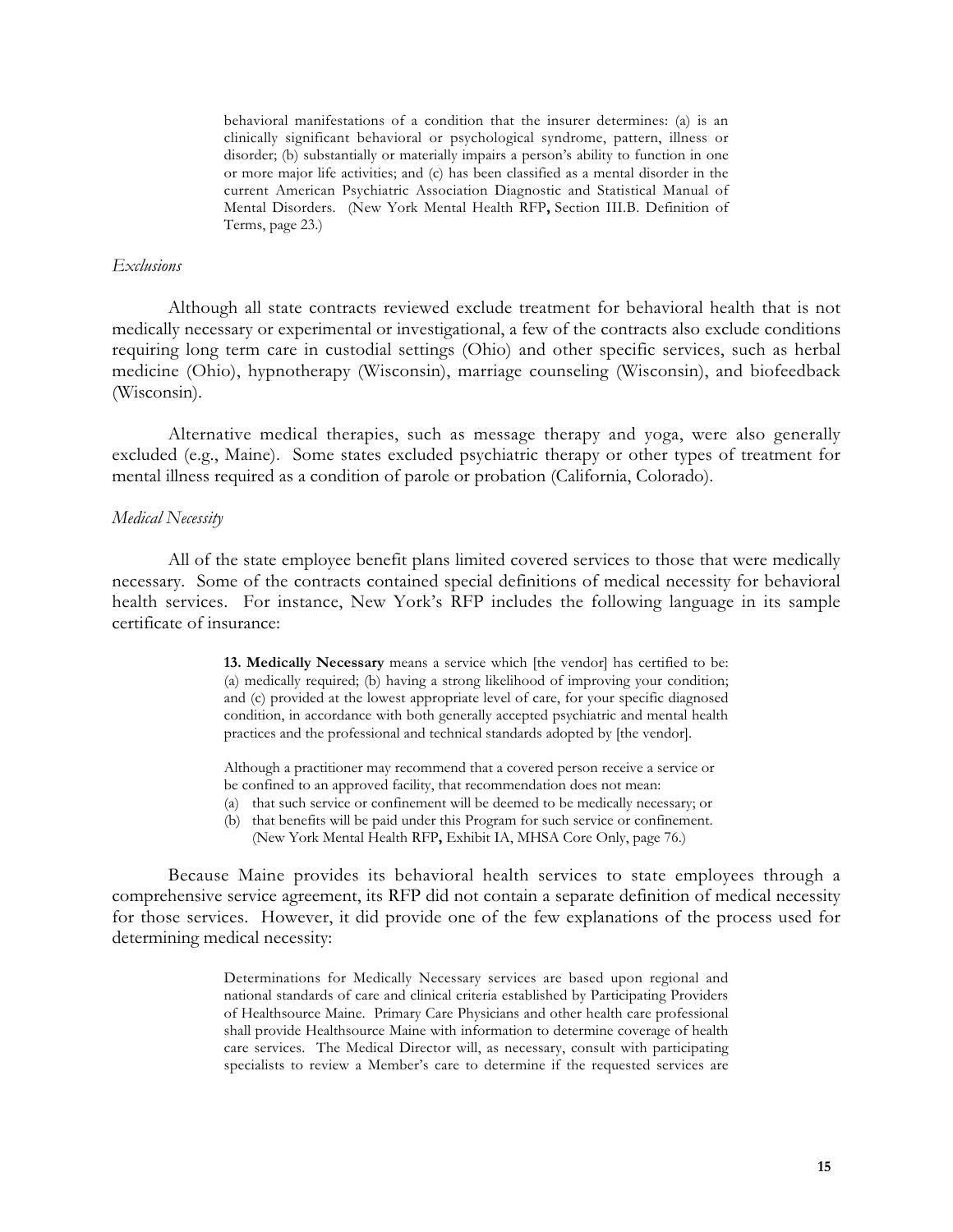Medically Necessary and appropriate. A decision will be made within 2 business days of receiving all necessary information and a letter will be mailed to the Member approving or denying coverage. The Medical Director will review all services which are denied on the basis of medical necessity. (Maine Comprehensive Services RFP, Point of Service Group Subscriber Agreement, Section 4. Covered Health Services, page 14.)

## **IV. A Peek at the Parity States: What is Parity?**

According to the General Accounting Office, as of March 2000, 43 states and the District of Columbia had adopted laws addressing mental health coverage in group health plans and most of them require some form of parity.15 The scope of mental health parity laws varies considerably. A number of states track the requirements of the Federal Mental Health Parity Act by requiring parity between mental and physical illnesses only with respect to annual or lifetime dollar limits.<sup>16</sup> About half of the states have laws more comprehensive in scope that the MHPA, because they require parity in either service limits or cost-sharing, or both, as well as in dollar limits.<sup>17</sup> However, other states have required "full parity" (i.e., equal treatment of physical and mental illnesses), but only with respect to certain types of mental illnesses.<sup>18</sup>

For example, in Maine, parity between benefits for mental illnesses and physical illnesses is limited only to what its RFP calls "organically-based mental illnesses." Under Maine law,<sup>19</sup> all group policies, contracts and certificates of insurance executed, delivered, issued for delivery, continued or

<sup>15</sup> General Accounting Office, "Mental Health Parity Act: Despite New Federal Standards, Mental Health Benefits Remain Limited," GAO/HEHS-00-95 (May 2000), page 8. The GAO relied on information supplied by the National Conference of State Legislatures (Tracy Delaney, *Overview of State Laws Affecting Coverage of Mental Illness and Substance Abuse Treatment* (Washington, DC: NCSL, Health Policy Tracking Service, Mar. 1, 2000))[hereinafter referred to as "GAO Report"].

<sup>16</sup> According to the GAO, these states are Alaska, Arizona, Florida, New Mexico (effective 2000), South Carolina, and West Virginia. GAO Report, page 8. However, this list is somewhat misleading. The GAO categorizes states as having laws more comprehensive than the MHPA if they mandate mental health coverage, even if the parity requirements in those states only cover dollar limits (e.g., Kansas, Montana, Nevada). Certain other states require full parity for certain mental illness, and parity in only dollar limits for other types of mental illnesses (e.g., Delaware, Maine).

<sup>17</sup> Arkansas (full parity), Colorado (full parity), Connecticut (full parity), Delaware (full parity for serious mental illnesses), Georgia (also requires parity in cost-sharing), Hawaii (full parity for serious mental illnesses, but only requires "comparability" in dollar limits and cost-sharing for mental illnesses), Indiana (full parity), Kentucky (full parity), Louisiana (full parity), Maine (full parity for serious mental illnesses), Maryland (also requires parity in inpatient hospitalization and cost-sharing), Minnesota (full parity), Missouri (full parity for recognized mental illness), Nebraska (full parity for serious mental illnesses), New Hampshire (full parity for biologically-based mental illnesses), New Jersey (full parity for biologically-based mental illnesses), North Carolina (full parity for state employee benefit plans only), Oklahoma (full parity for severe mental illnesses), Pennsylvania (cost-sharing must not prohibit access to care), Rhode Island (full parity for serious mental illnesses), South Dakota (full parity for biologically-based mental illnesses), Tennessee (also requires parity in cost-sharing), Texas (full parity for biologically-based illnesses for state employees only; also parity in cost-sharing for cost-sharing), Vermont (full parity) and Virginia (full parity to achieve same outcomes for biologically-based mental illnesses). The GAO lists California as having parity laws more limited than the federal law but notes that a law that exceeds the federal law becomes effective October 2000. Under that law, full parity for severe mental illnesses is required.

<sup>&</sup>lt;sup>18</sup> Among the states whose employee benefit contracts we reviewed that took this approach were Arkansas, California, Colorado, and Maine.

<sup>19</sup> Maine Rev. Stat. § 2325-A.5-C.B(1).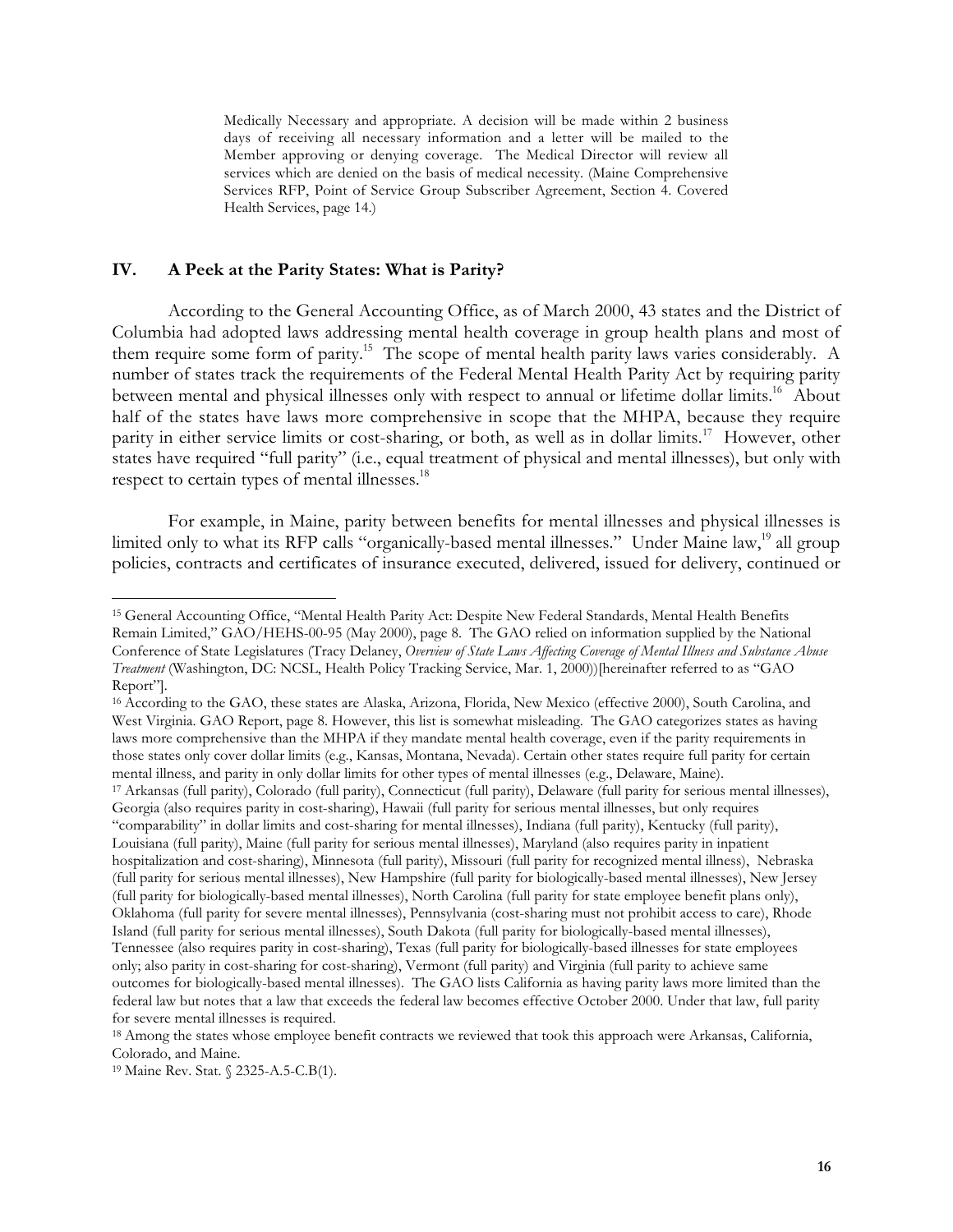renewed in the state on or after July 1, 1996 must provide benefits for the treatment and diagnosis of certain mental illnesses that are no less extensive than the benefits provided for medical treatment of physical illnesses. Insurance policies issued to small employers (those with 20 or fewer employees) are excluded from the requirements. The mental illnesses subject to parity are: (1) schizophrenia, (2) bipolar disorder, (3) pervasive developmental disorder, or autism, (4) paranoia, (5) panic disorder, (6) obsessive-compulsive disorder; and (7) major depressive disorder.

Thus, the Maine Comprehensive Services RFP defines two different types of mental health benefits for its contractors: 1) benefits for organically-based mental illnesses (with the same diagnoses listed above); and 2) mental health services. According to the RFP, coverage for organically-based mental illnesses "will be provided at the same benefit level as for medical services when diagnosed by a licensed physician or a licensed psychologist who has received a doctorate in psychology specializing in the evaluation and treatment of human behavior." (Maine Comprehensive Services RFP**,** Point of Service, Group Subscriber Agreement, Section 4.I (2). Covered Health Services, page 20.) Coverage for Mental Health Services is described as: "…services necessary for the diagnosis and short-term therapeutic treatment of other mental illnesses or disorders which, in the judgment of the Participating Provider, are subject to significant improvement through shortterm therapy." (Maine Comprehensive Services RFP**,** Point of Service, Group Subscriber Agreement, Section 4.I (3). Covered Health Services, page 20.) In both cases, prior authorization is necessary to receive in-network services. Out-of-network services for these benefits are not covered.

Colorado takes a similar approach. Under Colorado law, $^{20}$  parity is confined to "biologicallybased mental illness." Group health insurance policies, plan certificates and contracts are generally required to "provide coverage for the treatment of biologically-based mental illness that is no less extensive than the coverage provided for any other physical illness." "Biologically based mental illness" is defined as (1) schizophrenia, (2) schizoaffective disorder, (3) bipolar affective disorder, (4) major depressive disorder,  $(5)$  specific obsessive-compulsive disorder and  $(6)$  panic disorder."<sup>21</sup>

Accordingly, in describing required benefits for PPOs covering state employees, Colorado's RFP's plan design chart states simply that for biologically-based mental illnesses, covered services for both in and out of network treatments must be the "same as for any other physical illness," while treatment for mental health inpatient is subject to a 10% copayment (30% if out-of-network). This applies after a deductible with a maximum of 45 inpatient days (90 partial days) per calendar year, combined for both in- and out-of-network. Similarly, mental health outpatient treatment is subject to a 10% copayment (30% if out of network) after deductible, with a maximum of 30 visits per calendar year (combined with substance abuse outpatient treatments). (Colorado HMO RFP, Section VI(A), page 56.)

California also uses the approach of defining certain illnesses as those requiring parity. Under the California Health and Safety Code,<sup>22</sup> every health care service plan contract issued, amended or renewed on or after July 1, 2000 providing for hospital, medical or surgical coverage must provide coverage for the diagnosis and treatment of severe mental illnesses for all participants

<sup>20</sup> Colorado Statutes §10-16-104 (5.5)(a)(I).

<sup>21</sup> Colorado Statutes §10-16-104 (5.5)(a)(II).

<sup>22</sup> California Health and Safety Code, Section 1374.72(a).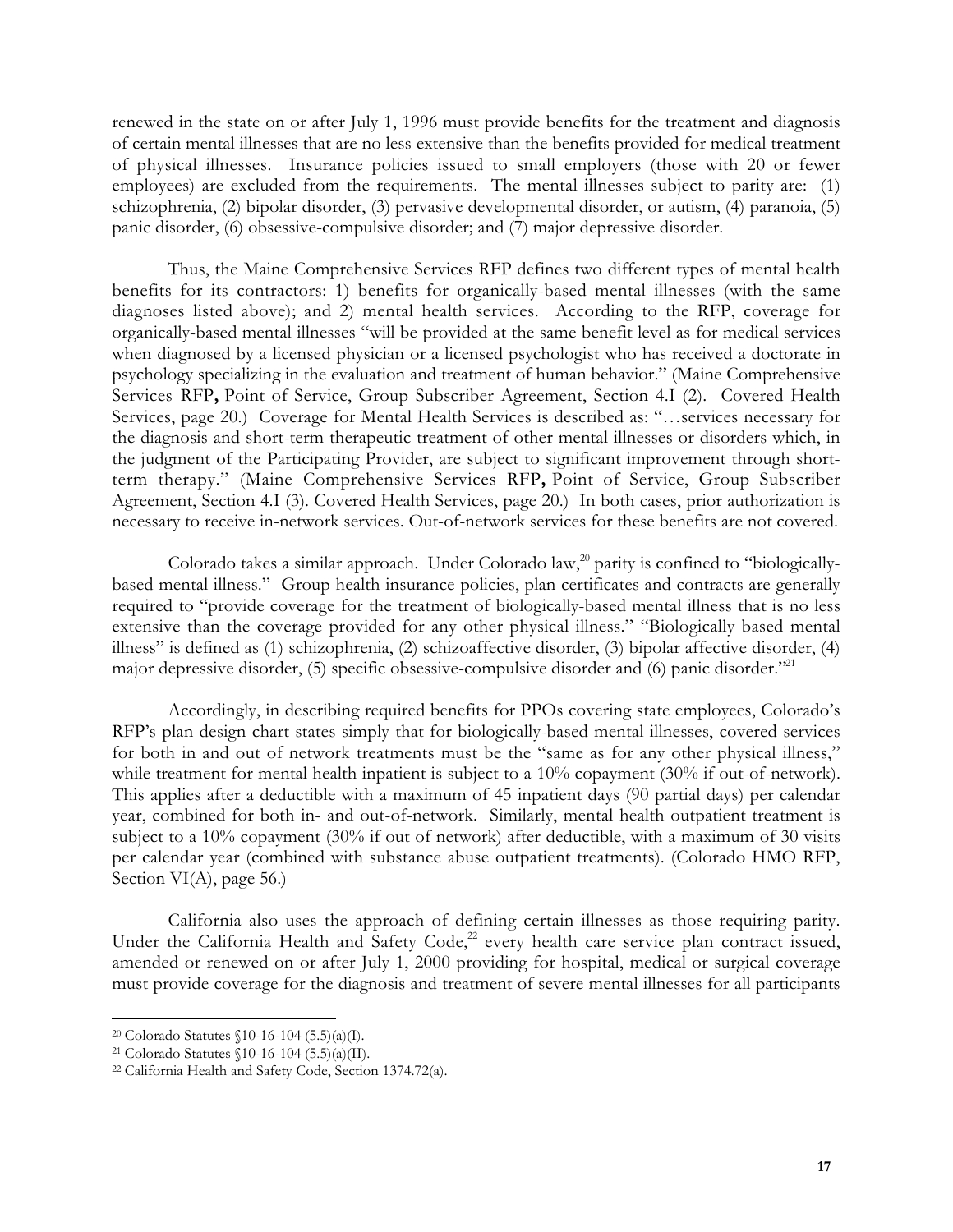and coverage of serious emotional disturbances of a child under the same terms and conditions as are applied to other medical conditions. The statute describes what it means by parity and how these critical terms are defined:

#### 1374.72. …

(b) These benefits shall include the following:

(1) Outpatient services.

(2) Inpatient hospital services.

(3) Partial hospital services.

 (4) Prescription drugs, if the plan contract includes coverage for prescription drugs.

 (c) The terms and conditions applied to the benefits required by this section, that shall be applied equally to all benefits under the plan contract, shall include, but not be limited to, the following:

(1) Maximum lifetime benefits.

(2) Copayments.

(3) Individual and family deductibles.

(d) For the purposes of this section, "severe mental illnesses"

shall include:

…

(1) Schizophrenia.

(2) Schizoaffective disorder.

(3) Bipolar disorder (manic-depressive illness).

(4) Major depressive disorders.

(5) Panic disorder.

(6) Obsessive-compulsive disorder.

(7) Pervasive developmental disorder or autism.

(8) Anorexia nervosa.

(9) Bulimia nervosa.

(e) For the purposes of this section, a child suffering from,

"serious emotional disturbances of a child" shall be defined as a child who (1) has one or more mental disorders as identified in the most recent edition of the Diagnostic and Statistical Manual of Mental Disorders, other than a primary substance use disorder or developmental disorder, that result in behavior inappropriate to the child's age according to expected developmental norms, and (2) who meets the criteria in paragraph (2) of subdivision (a) of Section 5600.3 of the Welfare and Institutions Code.

 (3) Notwithstanding any other provision of law, in the provision of benefits required by this section, a health care service plan may utilize case management, network providers, utilization review techniques, prior authorization, copayments, or other cost sharing.

Although this parity requirement is newly enacted in California, the current standard HMO contract reflects its principles. In the description of permitted limitations for inpatient mental health benefits, the following language appears:

> At a minimum plans must not limit days of coverage for severe mental illnesses including schizophrenia, schizoaffective disorder, bipolar disorder, major depressive disorders, panic disorder, obsessive-compulsive disorder, pervasive developmental disorder or autism, anorexia nervosa, bulimia nervosa and serious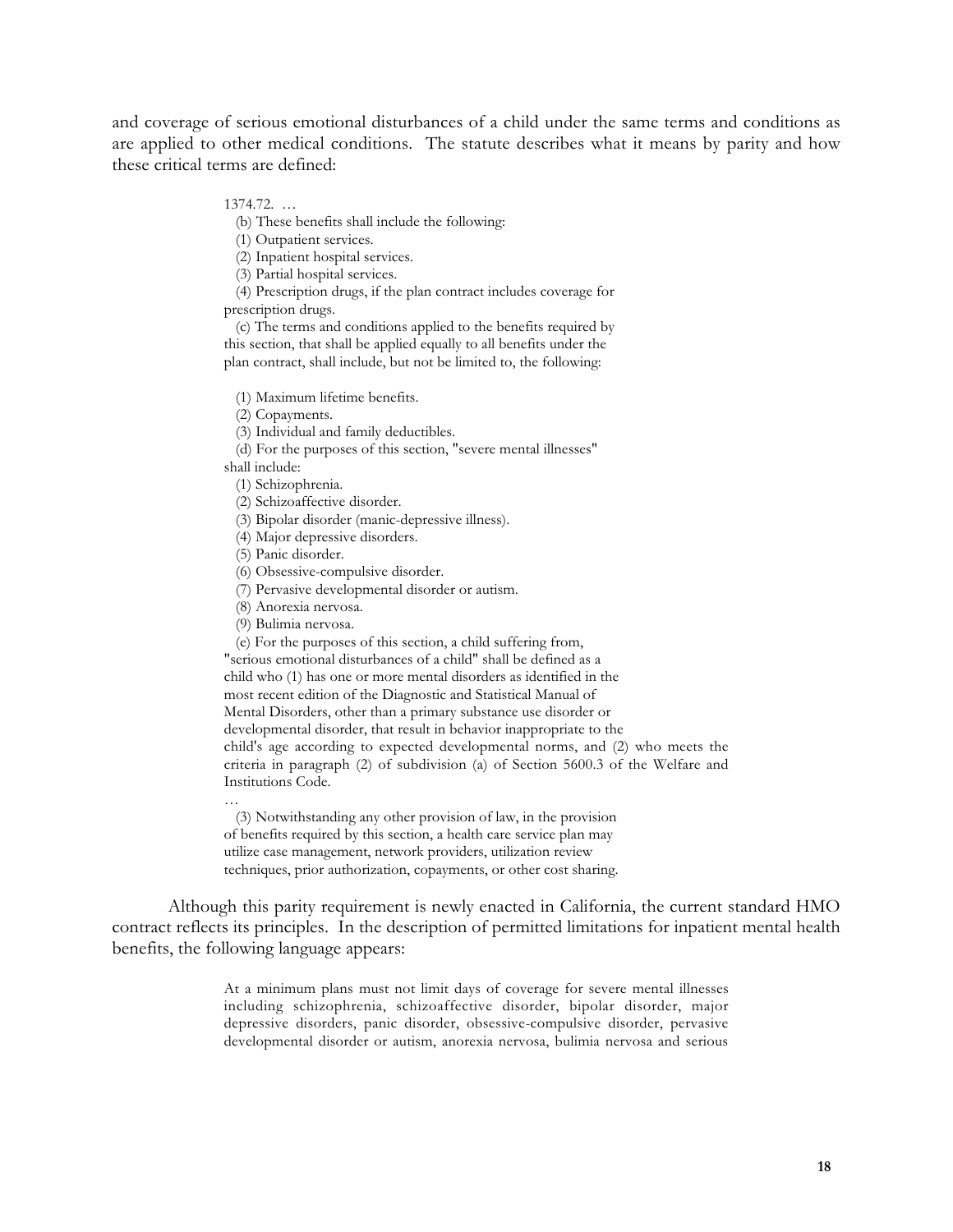emotional disturbances of a child. (California HMO Contract, Standard Benefit Package, HMO Model – Basic Plan, page 7.)

#### **V. Non-Parity States: Reflecting the Federal Mental Health Parity Act**

In a few instances, the effect of the Federal Mental Health Parity Act on required benefits was acknowledged by state employee benefit plans. In describing the maximum benefits payable for Mental Health/Alcohol/Drug Abuse Services, Wisconsin's RFP first lists the dollar maximums for outpatient services (\$1800 per participant per contract year), transitional services (\$2,700 per participant per contract year) and inpatient services (30 days or \$6,300, whichever is less, per participant per contract year). Then the RFP notes: "Annual dollar maximums for mental health services are suspended due to the Federal Mental Health Parity Act. Annual dollar maximums remain in force for treatment of alcohol and drug abuse." (Wisconsin Comprehensive RFP, Section 4.D. Uniform Benefits, page D-37.) However, a version of the Uniform Benefits schedule, effective for 2001, adds a maximum benefit for inpatient, outpatient and transitional services of \$7,000 per participant per contract year and revises the notation above to add the following sentence: "Any benefits paid during the year for mental health services will be applied toward the annual benefit maximum for alcohol and drug abuse treatment when determining whether benefits for alcohol and drug abuse treatment remain available." (Wisconsin Comprehensive RFP, D. Uniform Benefits Schedule for Contract Year 2001, page 38.) Thus, even though mental health benefits may not be capped annually if benefits for physical illnesses are not, Wisconsin has applied any expenses attributable to mental health services on a dollar-for-dollar basis to eliminate coverage for alcohol and drug abuse. This is an interesting manifestation of the spillover effect of the Federal parity law, although in a direction that its advocates might not have anticipated.

The Mental Health RFP for New York's public employees also references the Federal Mental Health Parity Act, by noting that as of January 1, 1998, there is no annual maximum dollar benefit for non-network mental health benefits for state employees, although enrollees and dependents of participating agencies have a \$1,000,000 lifetime maximum benefit for mental health benefits, the same as their maximum benefit for benefits resulting from physical illnesses (New York Mental Health RFP, Section III.C., page 31).

#### **VI. Conclusion**

In reviewing the documents used by state employee benefit plans to purchase mental health services, it is often difficult to tell which states have adopted mental health parity legislation and which have not. Except in the states that have delineated certain mental illnesses to qualify for equal treatment with physical illnesses, so that differences in typical dollar and visit limitations on services are readily apparent, there is continued and widespread use of limitations on access to services. The narrow Federal approach to parity that simply prohibits dollar limits, but permits employers to continue imposing other limitations on mental health services, seems to have been replicated in many states.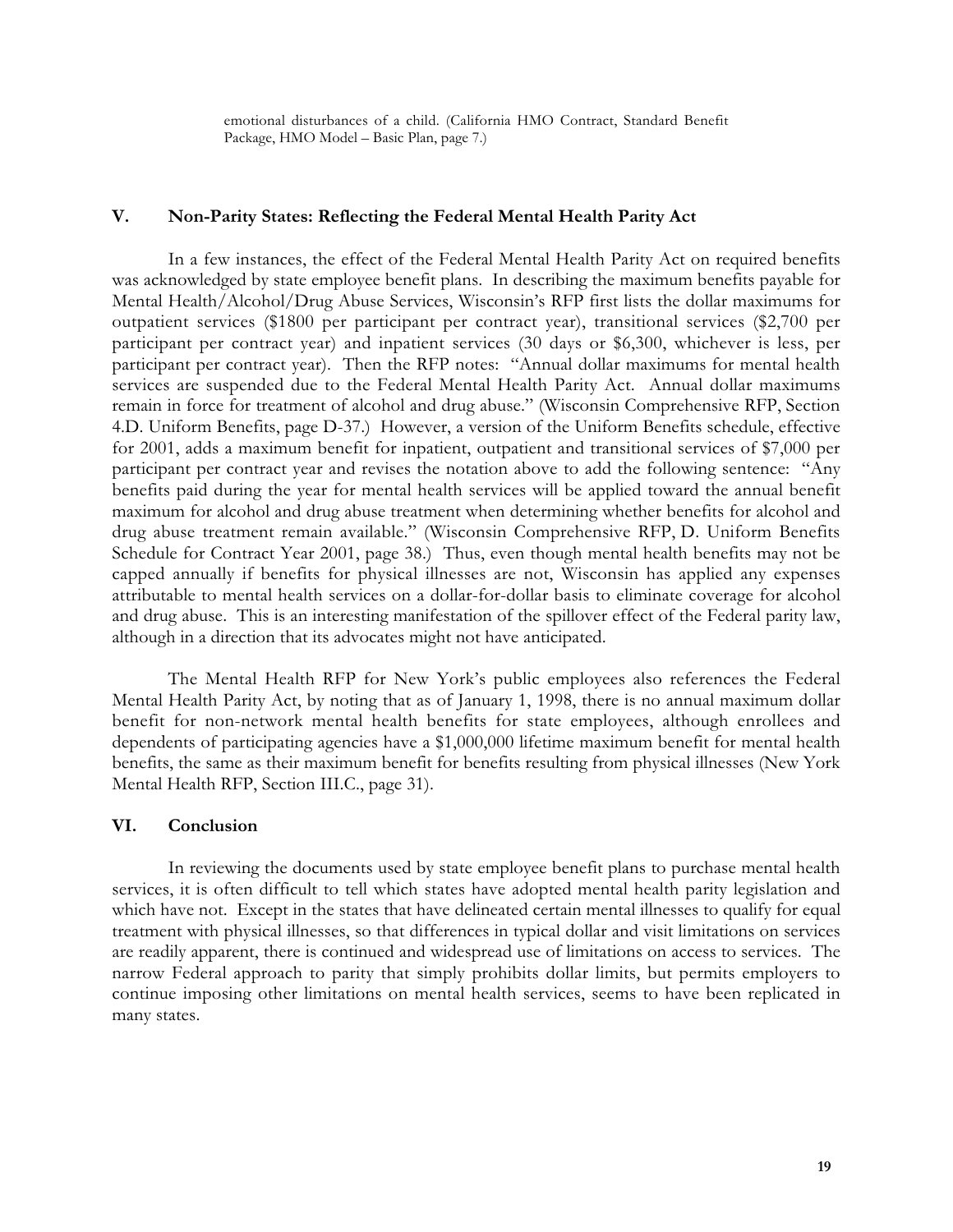In examining the effect of the MHPA on employee's access to mental health services, the GAO found that simply requiring parity in dollar limits may have little effect on employee's access to mental health services, since other plan design features that are more restrictive for mental health coverage have been retained.<sup>23</sup> In some cases, the GAO found that employers have compensated for their inability to impose different or lower dollar limits on mental health services by making other plan features more restrictive.<sup>24</sup> As long as these other restrictions on access to mental health benefits are permitted, significantly narrowing the gap between covered services for mental and physical illness seems unlikely.

Yet some progress has been made to achieve parity in treatment between mental and physical illnesses. As previously noted, recently some states have gone farther than the MHPA to require full parity for some, if not all, mental illnesses. This is an important step forward.

Most of the state employee benefit plan contracts we examined were multi-year contracts. Therefore they may not fully reflect the rapid acceleration of state activity in this area that has occurred in the past few years. In addition, the Federal Mental Health Parity Act is scheduled to expire in September, 2001. Congressional debate around its extension is likely to focus attention on whether simply prohibiting more restrictive annual and lifetime dollar limits for mental health care is sufficient to achieve parity. Advocates will likely urge Congress to move beyond a simple extension of the current requirements for parity in dollar limits to impose additional parity requirements applicable to cost-sharing and services. The experiences of states that have embraced full parity will be extremely relevant in the upcoming Congressional debate. If Congress expands the scope of the Federal Mental Health Parity Act, those states with more limited parity laws are likely to follow. Obviously, this is an area that bears watching closely as we continue to focus on the evolution of the availability of behavioral health services, not just for public employees, but for all citizens in need of such services.

l.

<sup>&</sup>lt;sup>23</sup> General Accounting Office, "Mental Health Parity Act: Despite New Federal Standards, Mental Health Benefits Remain Limited," GAO/HEHS-00-95 (May 2000), page 10.

<sup>&</sup>lt;sup>24</sup> General Accounting Office, "Mental Health Parity Act: Despite New Federal Standards, Mental Health Benefits Remain Limited," GAO/HEHS-00-95 (May 2000), pages 13-14.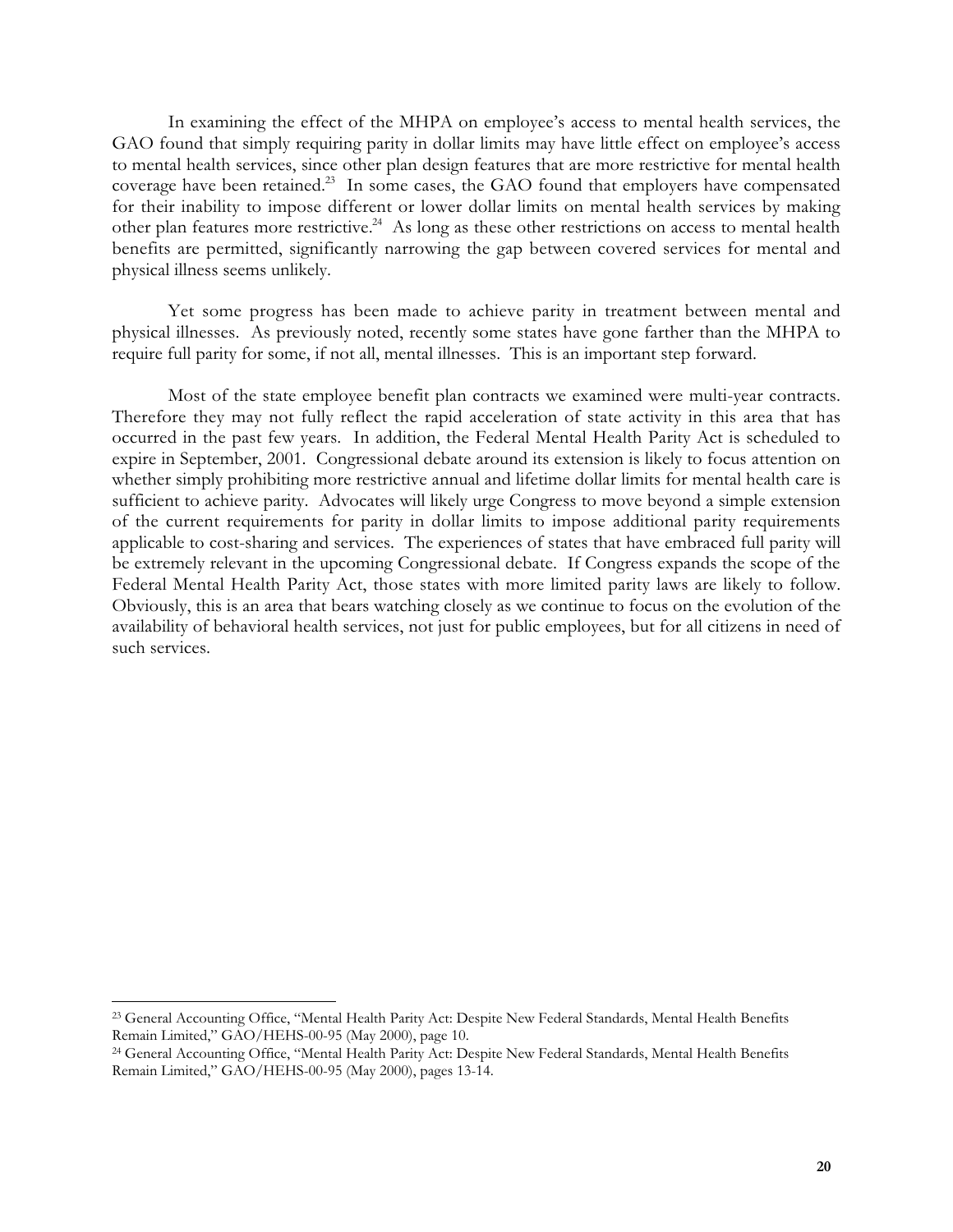## **Appendix A**

## **STATE EMPLOYEE BENEFIT PLAN CONTRACTS STUDY**

#### **LIST OF DOCUMENTS REVIEWED**

#### **Arkansas:**

Arkansas Mental Health Insurance Request for Proposal, Bid No. RFP-01-0669 (February 5, 2001), for Contract Year beginning 10/1/01 through 9/30/02 for Arkansas Public School Employees and for Contract Year beginning 1/1/02 through 12/31/02 for Arkansas State Employees (with option to renew for two additional years) **[hereinafter referred to as Arkansas Mental Health RFP]**

Arkansas Health Insurance Request for Proposal, Bid No. RFP-01-0670 (February 5, 2001), for Contract Year beginning 10/1/01 through 9/30/02 for Arkansas Public School Employees and for Contract Year beginning 1/1/02 through 12/31/02 for Arkansas State Employees (with option to renew for two additional years) **[hereinafter referred to as Arkansas Health Insurance RFP]**

The Guide to Choice: Health and Life Insurance for Arkansas State Employees, Enrollment Period: October, 2000; Plan Benefit Year: January 1, 2001 through December 31, 2001 **[hereinafter referred to as Arkansas Handbook]**

#### **California**

Agreement for Group Coverage under the Public Employees' Medical and Hospital Care Act, for Contract Year beginning 1/1/00 through 12/31/00 **[hereinafter referred to as California Comprehensive Contract]**

Sample HMO Contract **[hereinafter referred to as California HMO Contract]**

Evidence of Coverage, PERS Choice (PPO) **[hereinafter referred to as California PPO Contract (PERS Choice)]**

Evidence of Coverage, PERS Care (PPO) **[hereinafter referred to as California PPO Contract (PERS Care)]**

Health Plan Decision Guide for 2001: California Public Employees' Retirement System **[hereinafter referred to as California Handbook 2001]**

New Health Plans Application, HMO Model and Association Plans **[hereinafter referred to as California New Health Plans Application]**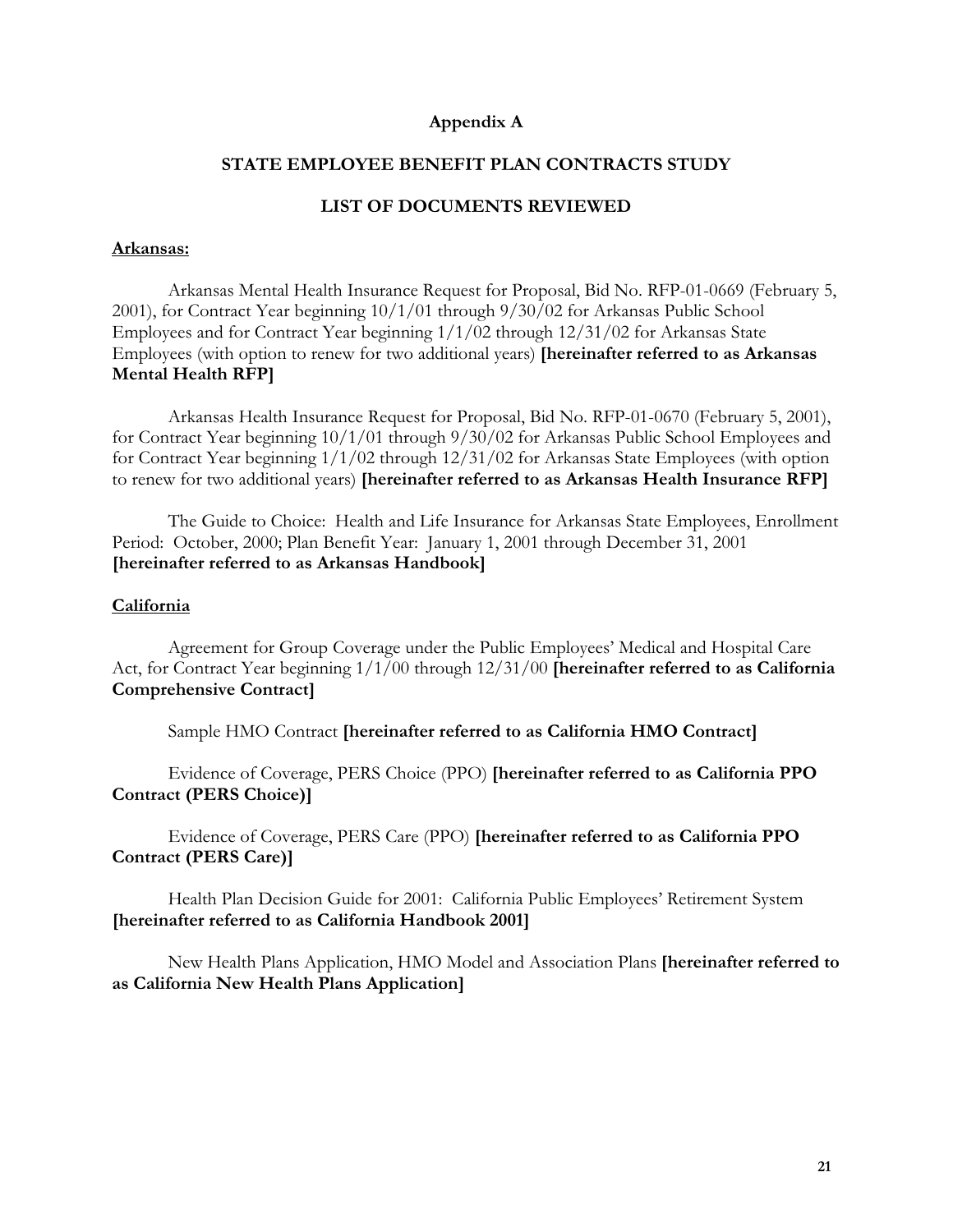## **Colorado**

Medical Plan Administration and Managed Care Networks Request for Proposal, State of Colorado, RFP-TK-01699 (May 6, 1999), for Contract Year beginning on 1/1/00 through 12/31/00 (with option to renew for four additional years) **[hereinafter referred to as Colorado HMO RFP]**

HMO Health Plans, San Luis Valley HMO Contract, 12/99 **[hereinafter referred to as Colorado HMO Contract (San Luis)]**

Aetna US Healthcare, Inc. Schedule of Benefits, effective 1/1/00 **[hereinafter referred to as Colorado HMO Contract (Aetna)]**

Evidence of Coverage, Kaiser Permanente Benefits and Services, 2000 **[hereinafter referred to as Colorado HMO Contract (Kaiser)]**

#### **Maine**

Maine State Employee Health Insurance Program Request for Proposal (October 25, 1999), for Contract Year beginning 4/1/00 through 3/31/01 **[hereinafter referred to as Maine Comprehensive Services RFP]**

#### **Maryland**

State of Maryland, Request for Proposals, Mental Health and Substance Abuse Services, Solicitation No. F10R0200267 (February 22, 2000), for Contract Year beginning 1/1/01-12/31/03 **[hereinafter referred to as Maryland MHSA RFP]**

State of Maryland, Request for HMO Proposals, Solicitation No. F10R9000122 (March 30, 1999), for Contract Year beginning 8/1/99 through 7/30/03 **[hereinafter referred to as Maryland HMO RFP]**

#### **New York**

Request for Proposals entitled "New York State Empire Plan Managed Mental Health and Substance Abuse Program" (April 6, 1998), for Contract Year beginning 1/1/99 through 1/1/04 **[hereinafter referred to as New York Mental Health RFP]**

## **Ohio**

State of Ohio Request for HMO Proposals (August 12, 1999), for Contract Year beginning 7/1/00 through 6/31/01 **[hereinafter referred to as Ohio Comprehensive RFP]**

State of Ohio Employee Benefits Handbook, Health Care and Long Term Care, June 1999 (including United Behavioral Health Care benefits) **[hereinafter referred to as Ohio Benefits Handbook]**